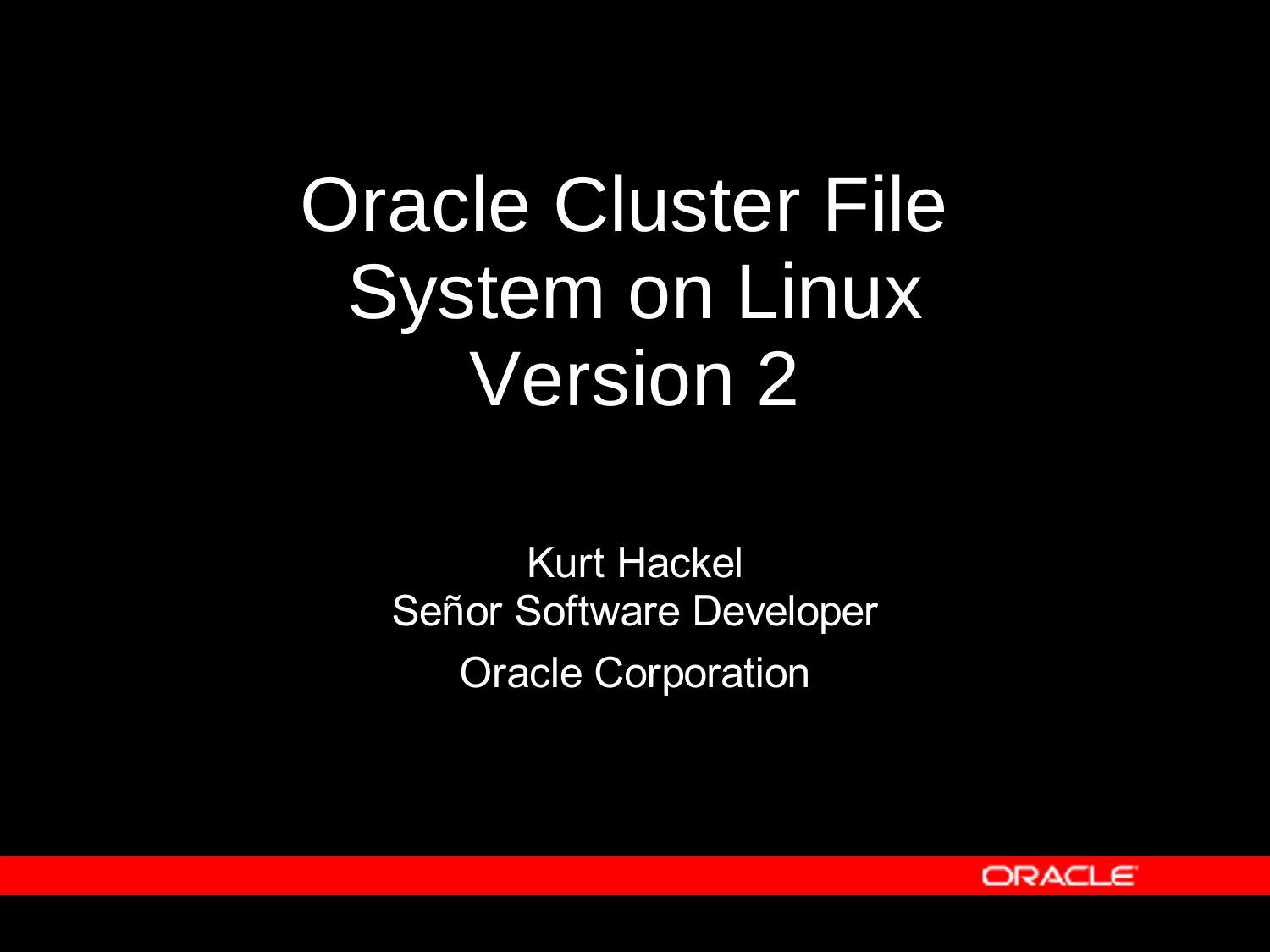# **What is OCFS?**

- **GPL'd Extent Based Cluster File System**
- Is a shared disk clustered file system
- Allows two or more nodes to access the same file system
- File system is mounted natively on all nodes
- Supports a maximum of 32 nodes

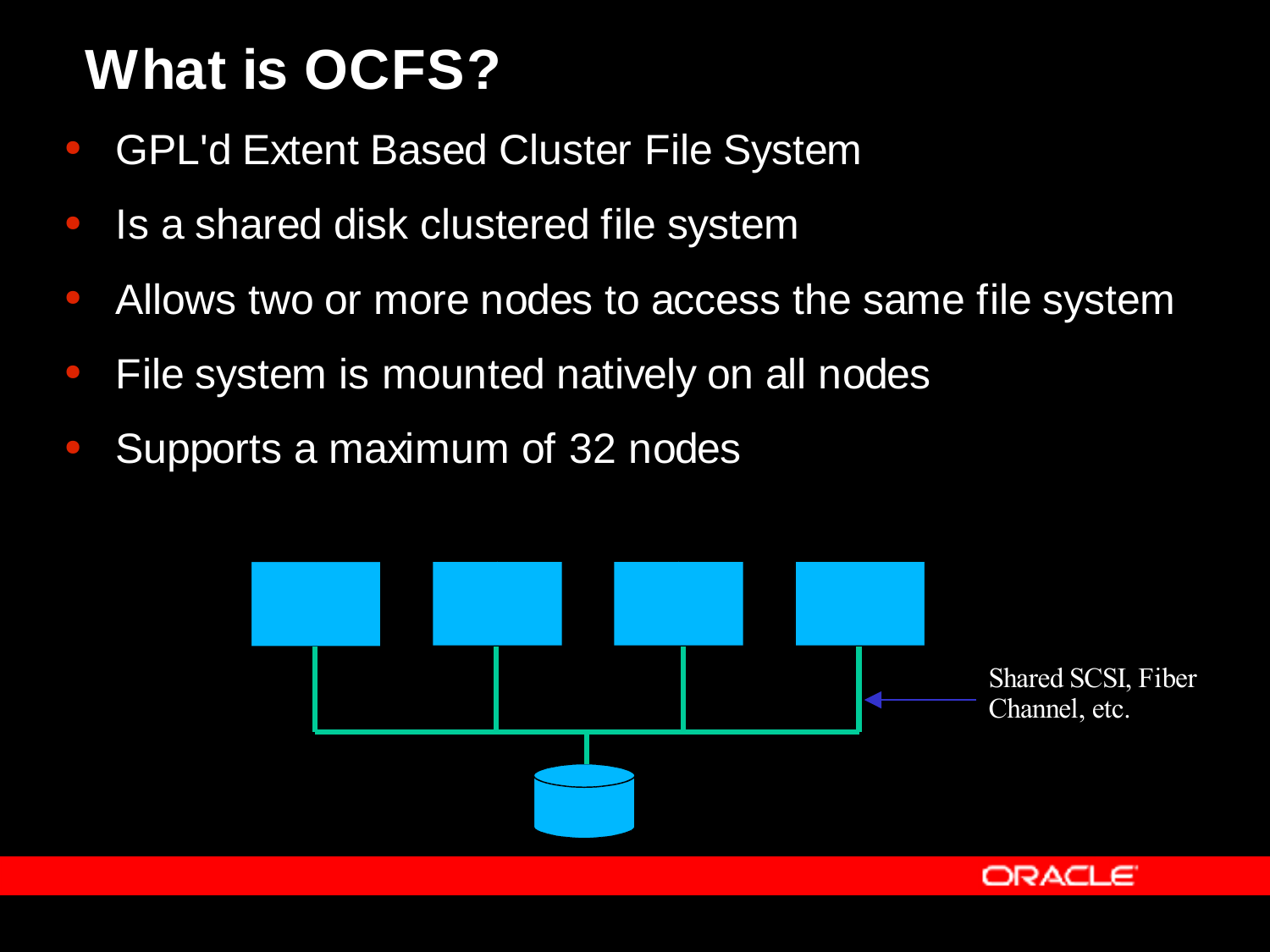# **Is it like NFS?**

- No.
- In NFS, the file system is hosted by one node
- Rest of the nodes access the file system via the network
- Single point of failure
- No node recovery
- Slow data throughput



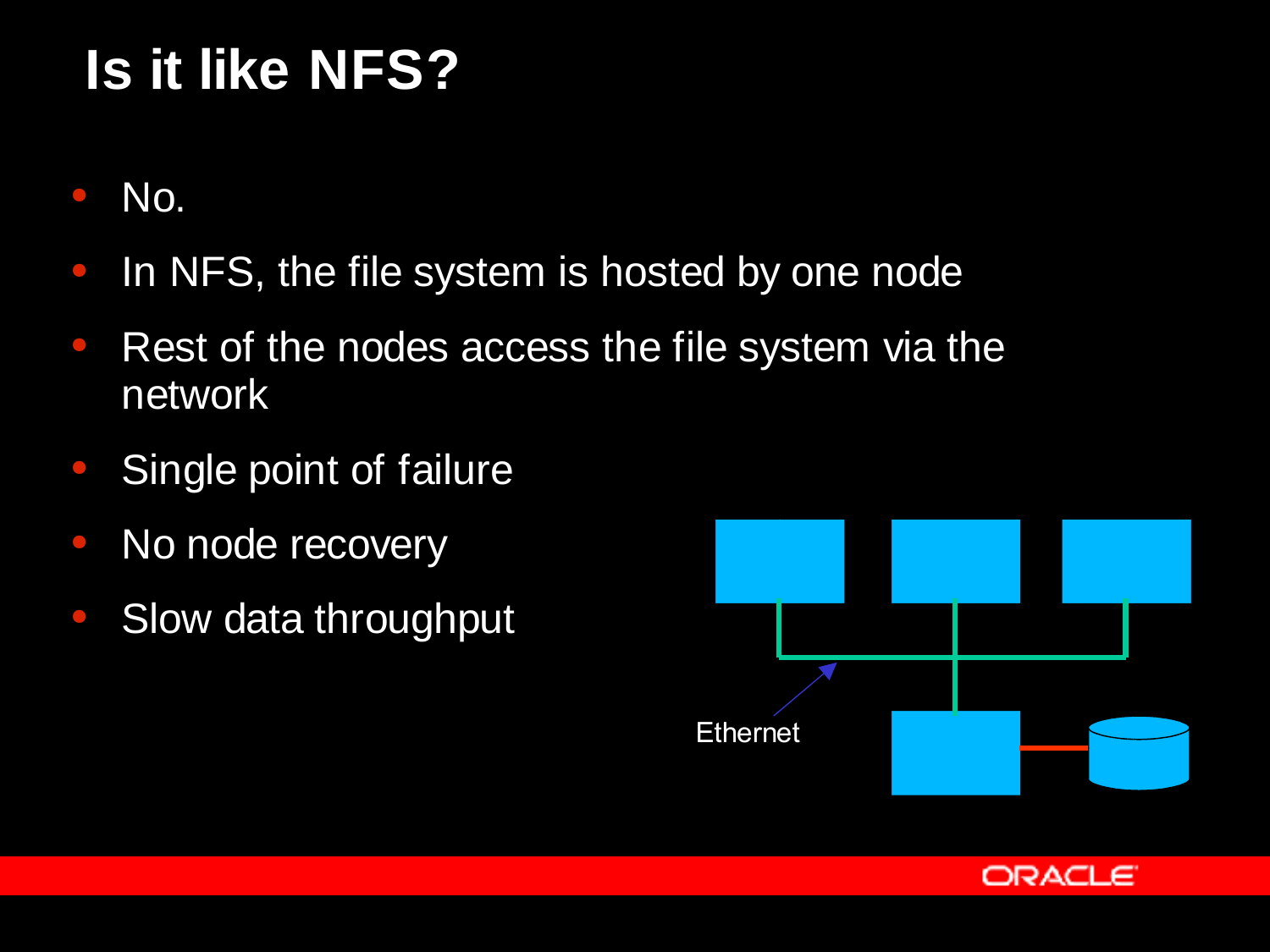#### **Why does Oracle need it?**

- Oracle's Real Application Cluster (RAC) database, uses a shared disk
- As most OSes do not provide a shared disk cluster file system, RAC data files, control files, etc. need to exist on a raw partition
- Raw is hard to manage
- Moreover, Linux 2.4 allows a max of 255 raw partitions
- No auto-extending of partitions

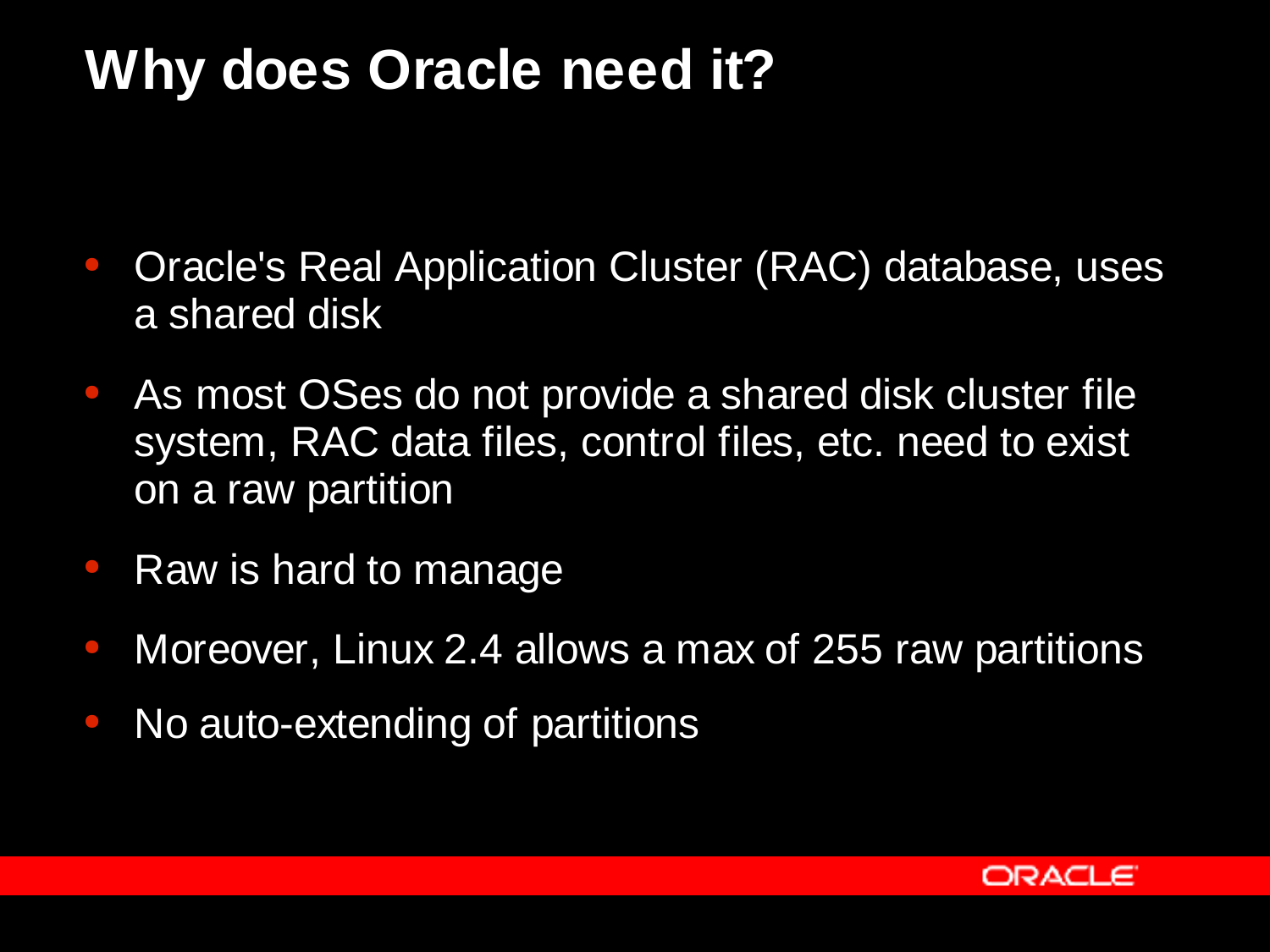#### **Why does Oracle need it?**

- OCFS allows for easier management as it looks and feels just like a regular file system
- No limit on number of files
- Allows for very large files (max 2TB)
- Max volume size 32G (4K block) to 8T (1M block)
- Oracle DB performance is comparable to raw

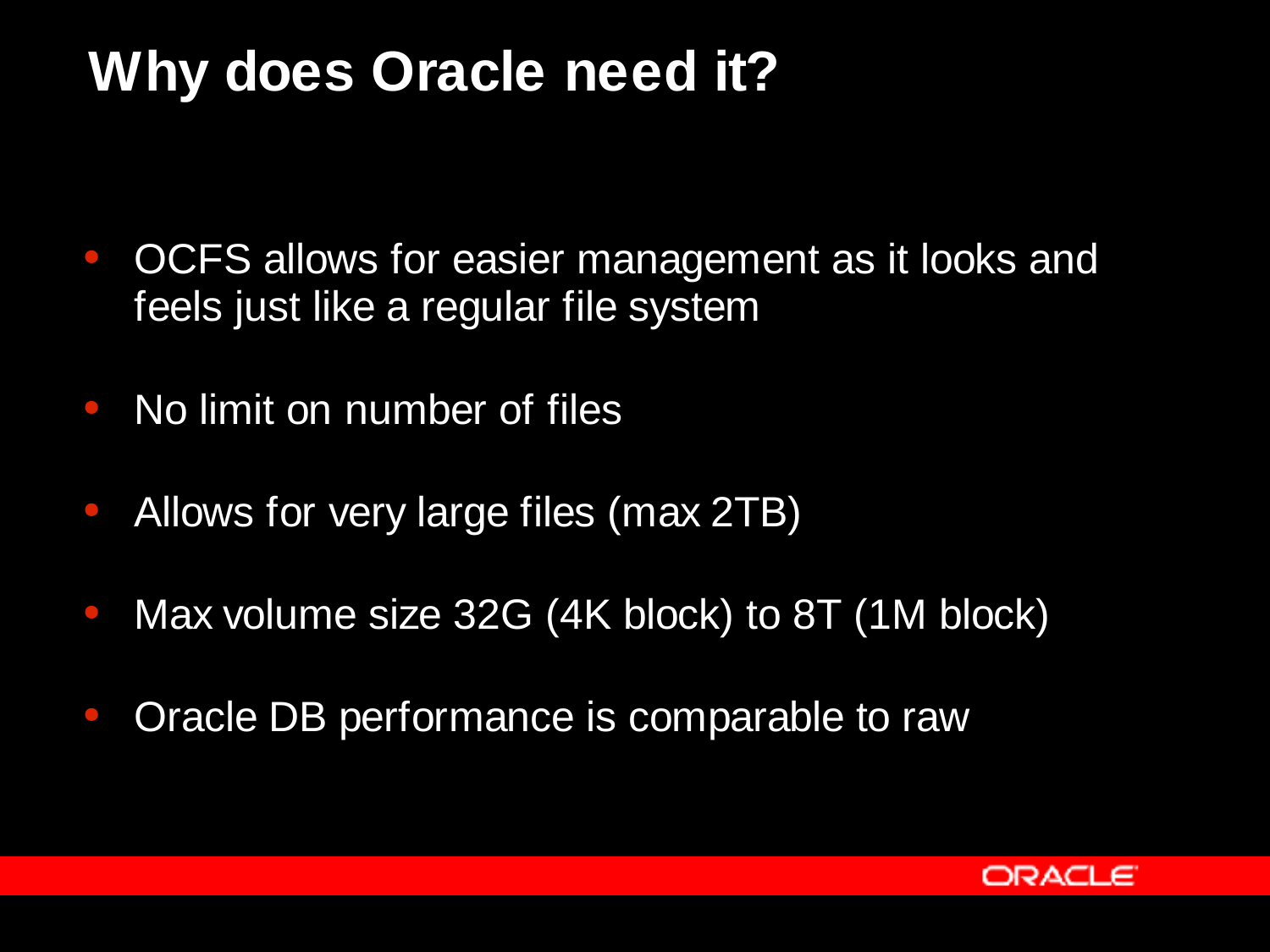#### **What does the database provide?**

- Multi-node data caching
- Multi-node data locking
- Journals it's own operations (DB logfiles)

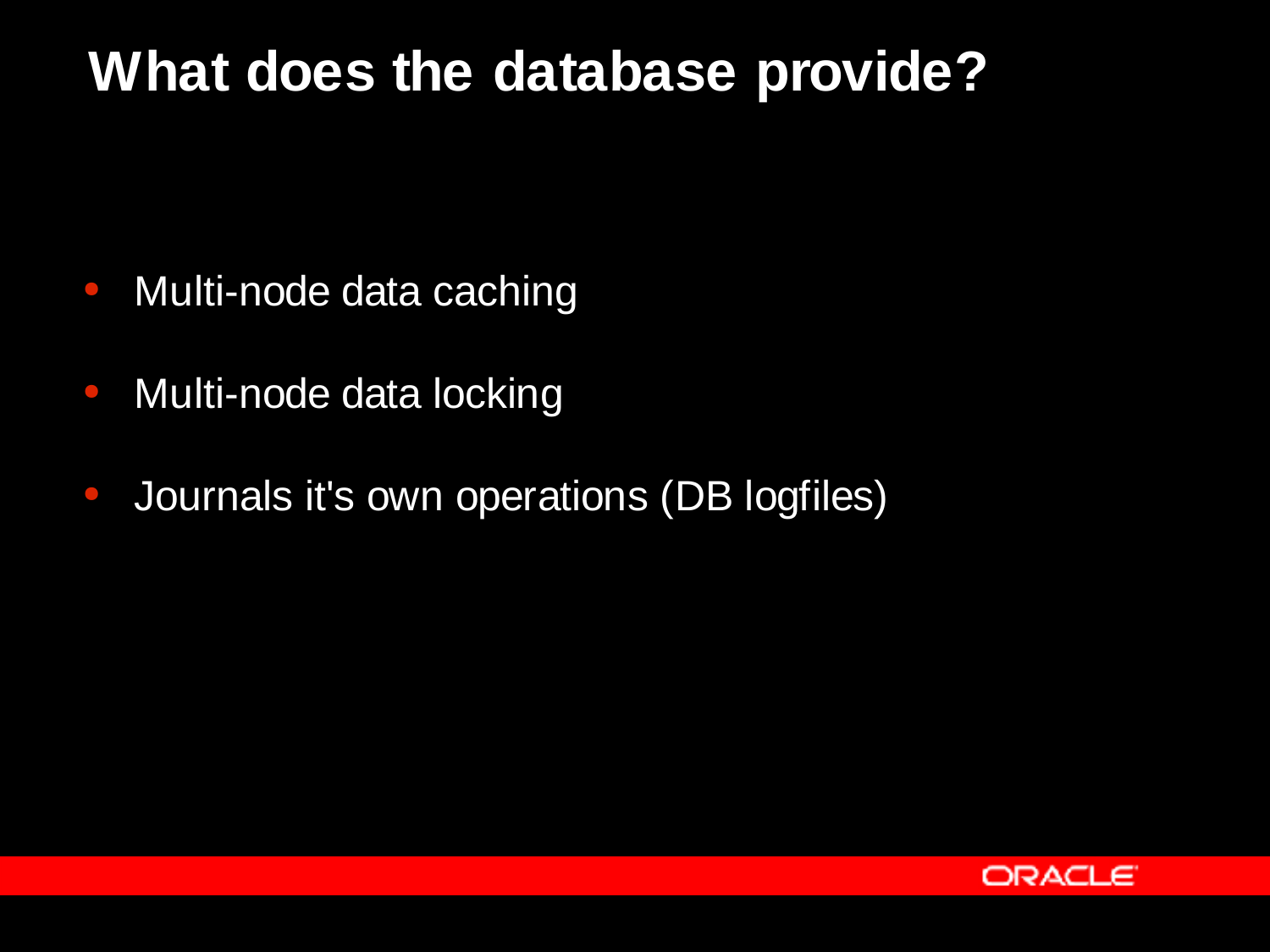# **What's new in OCFS2?**

- Support shared ORACLE\_HOME
	- Improved meta data caching
	- Improved meta data journalling
	- Improved node recovery
	- Faster data allocation
	- Context Dependant Symbolic Links (CDSL)
	- **Cleaner code**

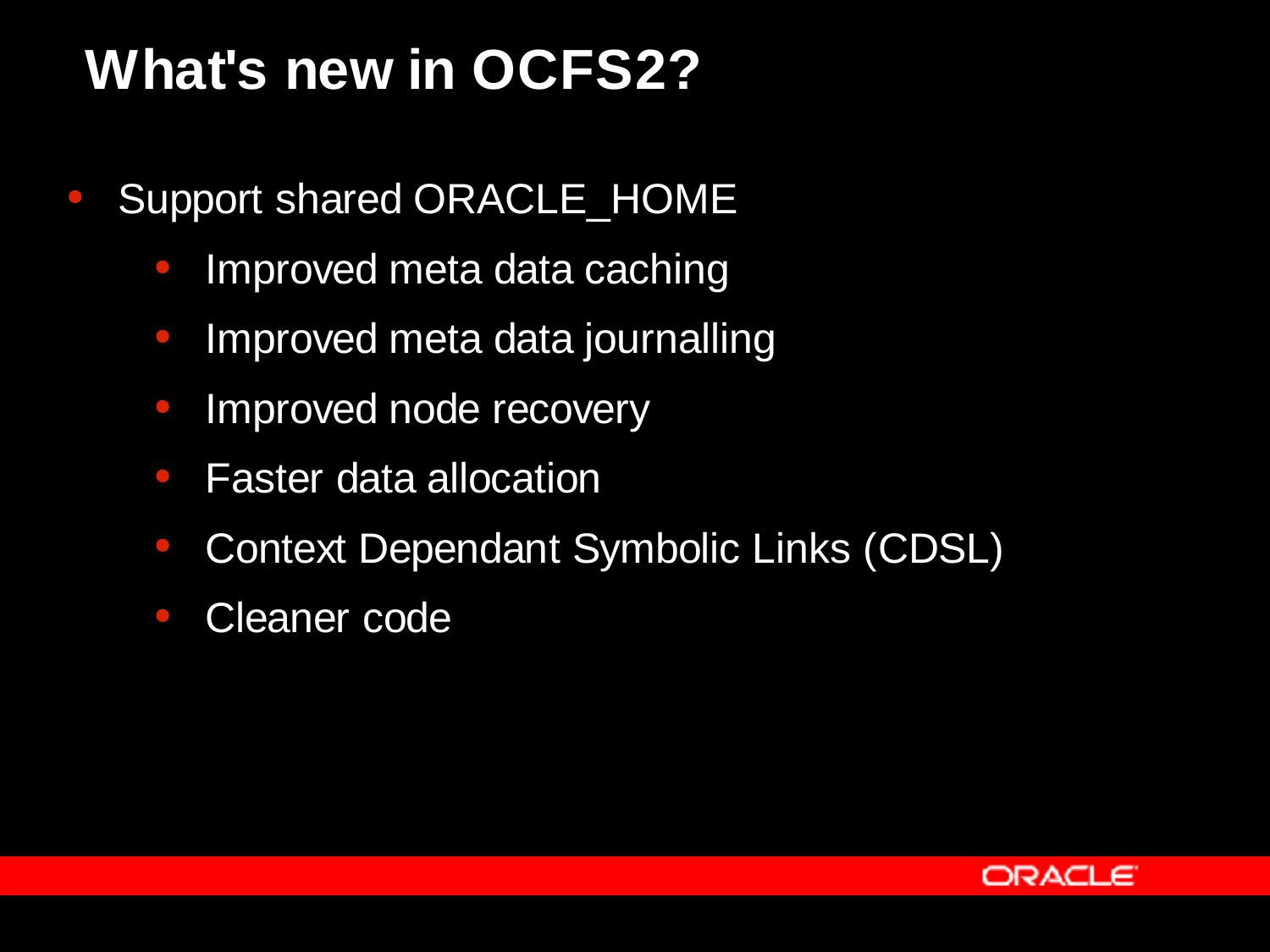### **How do I use it?**

- Hardware Setup
	- 2+ node setup with some sort of shared disk
	- Shared disk could be Shared SCSI, Fiber Channel, etc.
	- For testing purposes, recommend using FireWire (very cheap)
	- http://oss.oracle.com/projects/firewire
	- OSS site has information and kernels with FireWire fixes

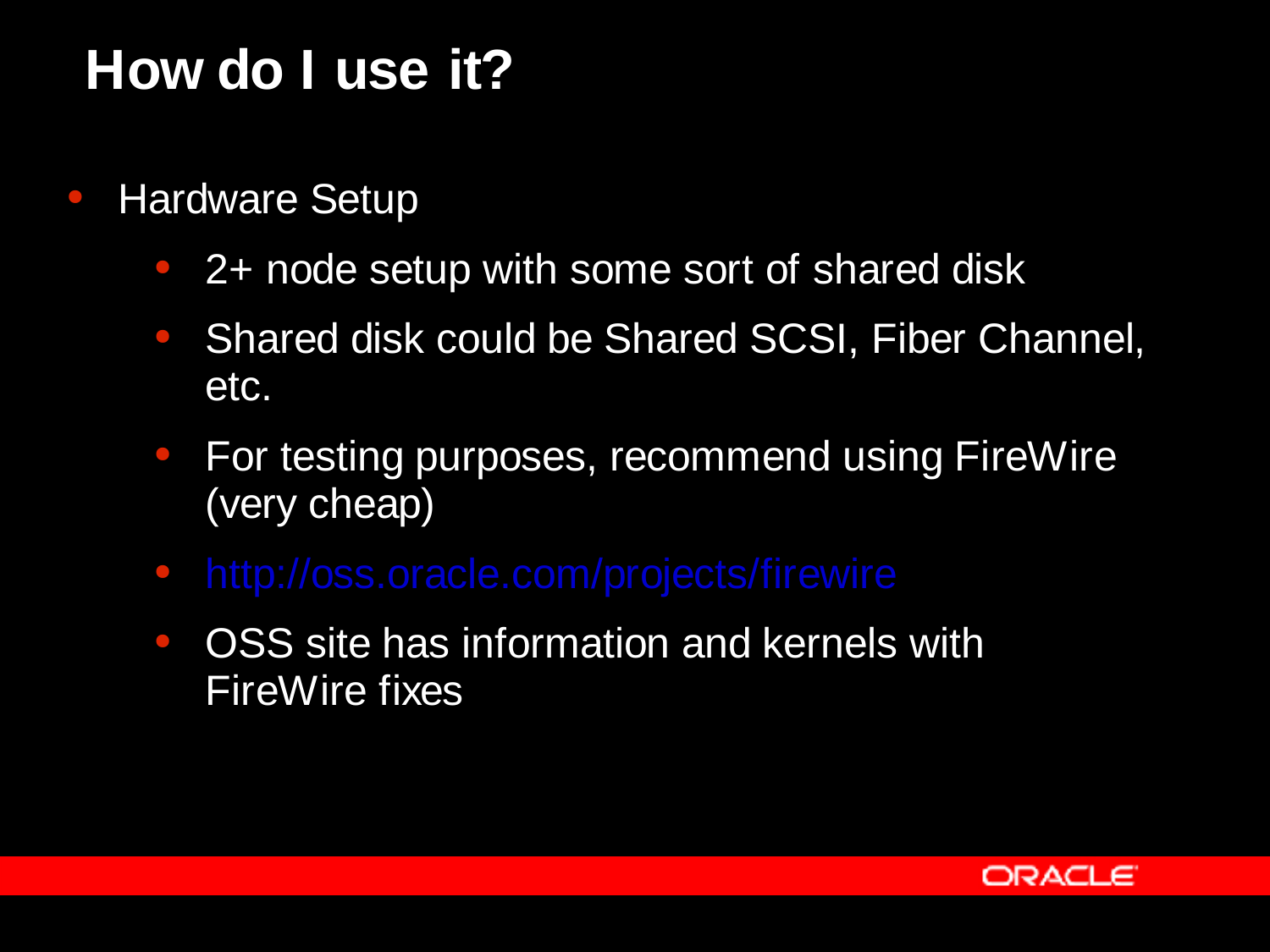#### **Process Architecture**

- OCFS is a kernel module
- On the first mount creates 3 kernel threads
	- $\bullet$  [ocfs2nm-N] => one for each mounted volume. Thread runs in a loop reading the volume for any lock requests from other nodes.
	- $\bullet$  [ocfs2cmt-N] => journal checkpointing thread. Commits pending transactions and releases related locks.
	- $\bullet$  [ocfs2lsnr] => one on a node. Is a listener for the network dlm.

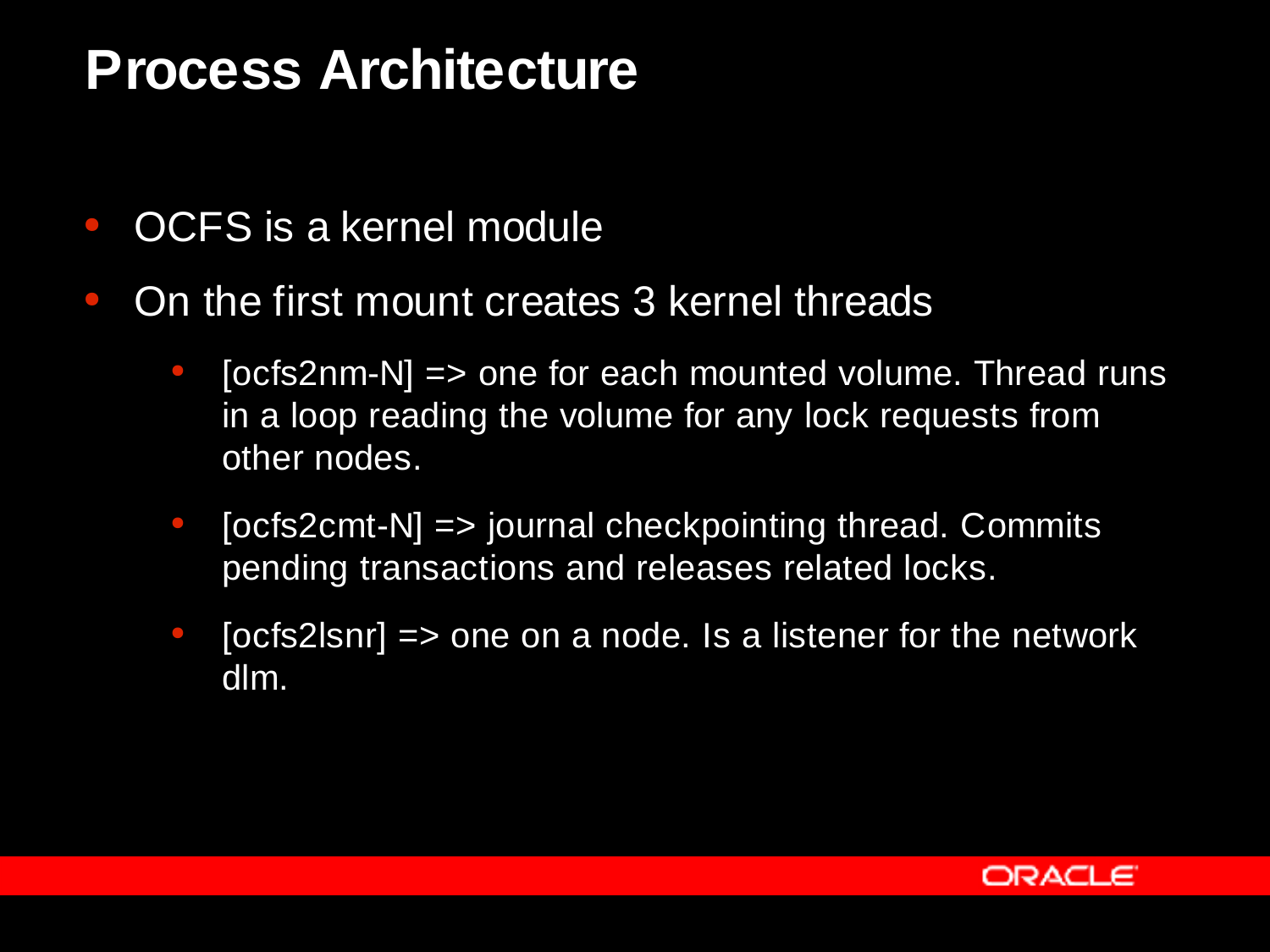#### **Process Architecture**

- The third important pid is that of the user-space process which is accessing the fs. e.g., cp, mv, dbwr, etc.
- All lock requests on a node are triggered by the userspace process.
- All lock requests by other nodes are serviced by the ocfs2nm-N thread, using kernel worker threads.
- Recovery threads come and go as nodes die.

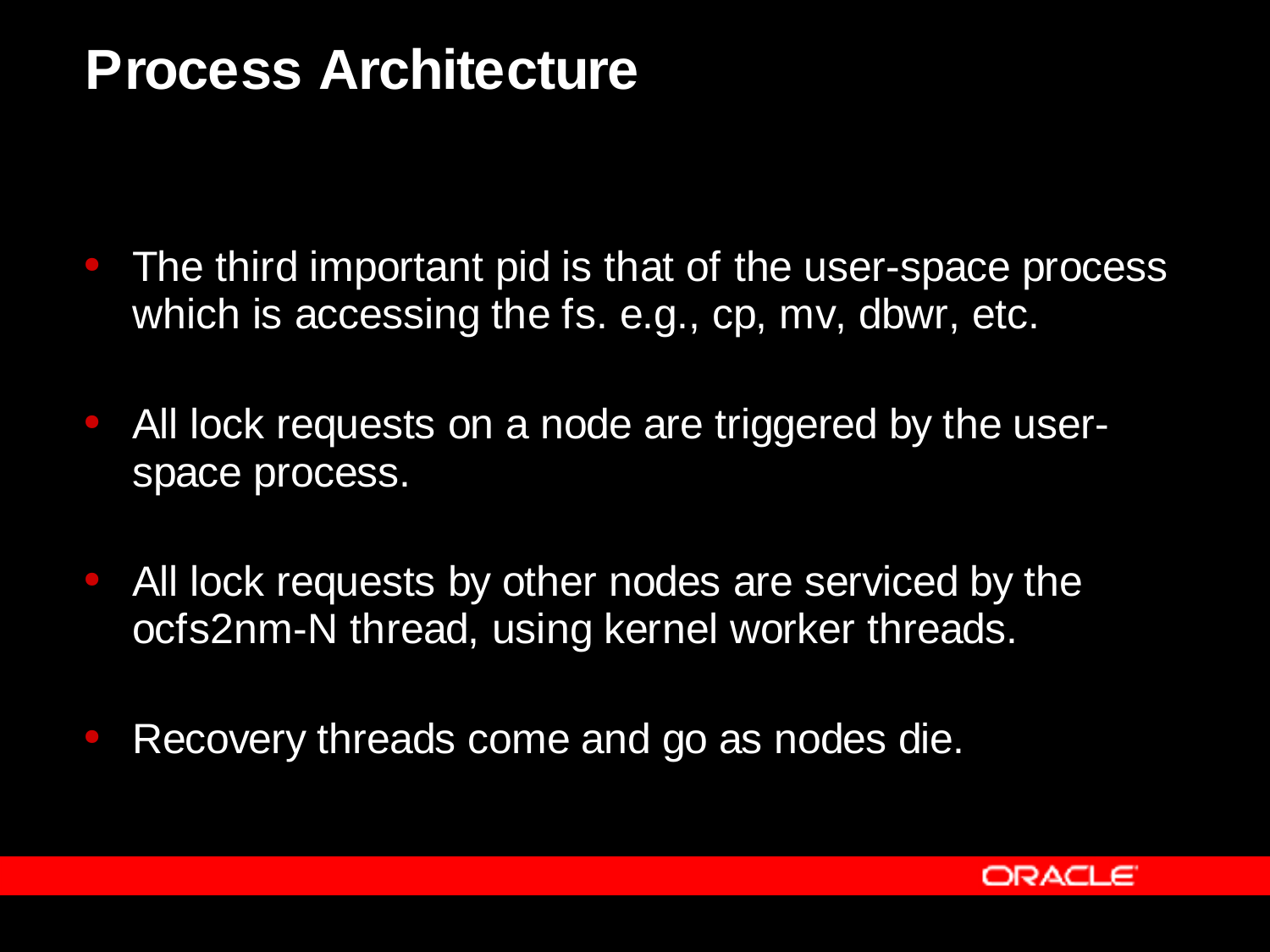# **Volume Layout**



Note: Not drawn to scale

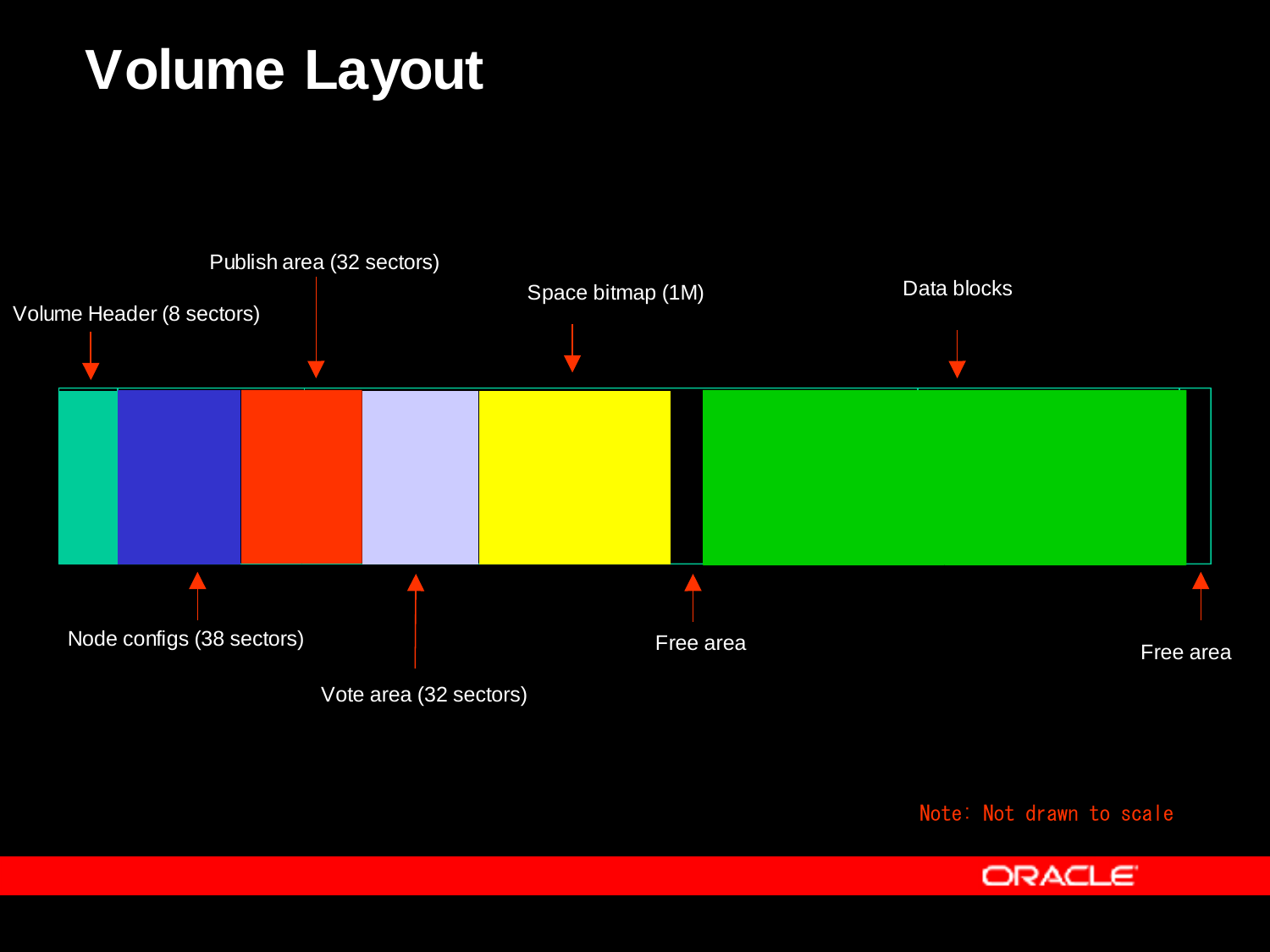#### **Node Configuration**

- Node name, ip address, ip port and guid is stored in this area
- Slots 0 to 31 represent node numbers 0 31
- Node number is auto-allocated the first time a node mounts a volume
- A node could have different node numbers across multiple ocfs volumes
- /proc/ocfs2/<volume\_num>/nodenum
- OCFS identifies a node by its guid

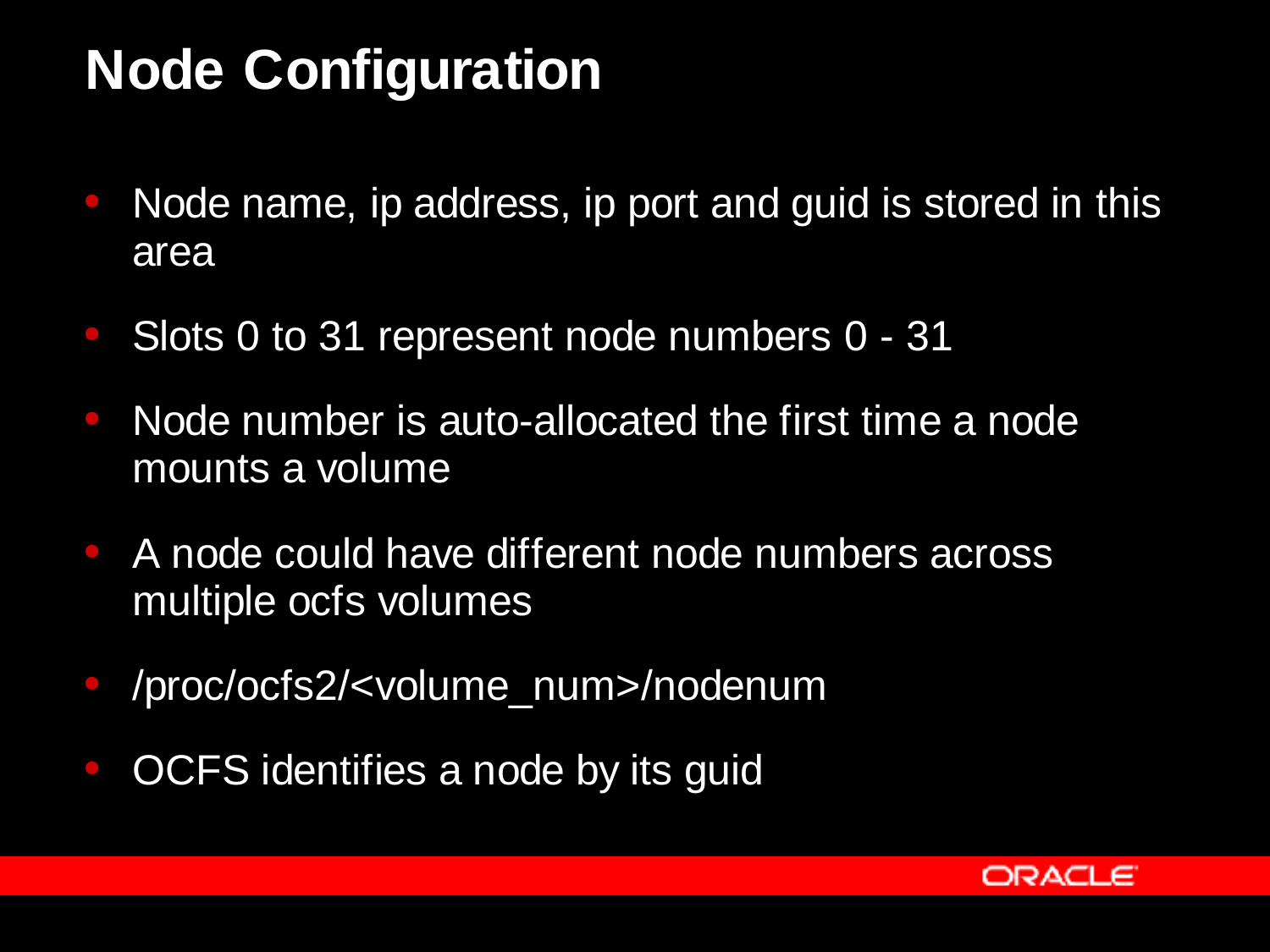#### **Publish Area**

- Every node owns one sector for writing, aka, its publish sector
- **In it, the nodes write the timestamp at regular intervals** to indicate to the other nodes that they are alive
- Nodes also use their publish sector to request locks on a resource
- Resources are structures on disk and its number is its byte offset

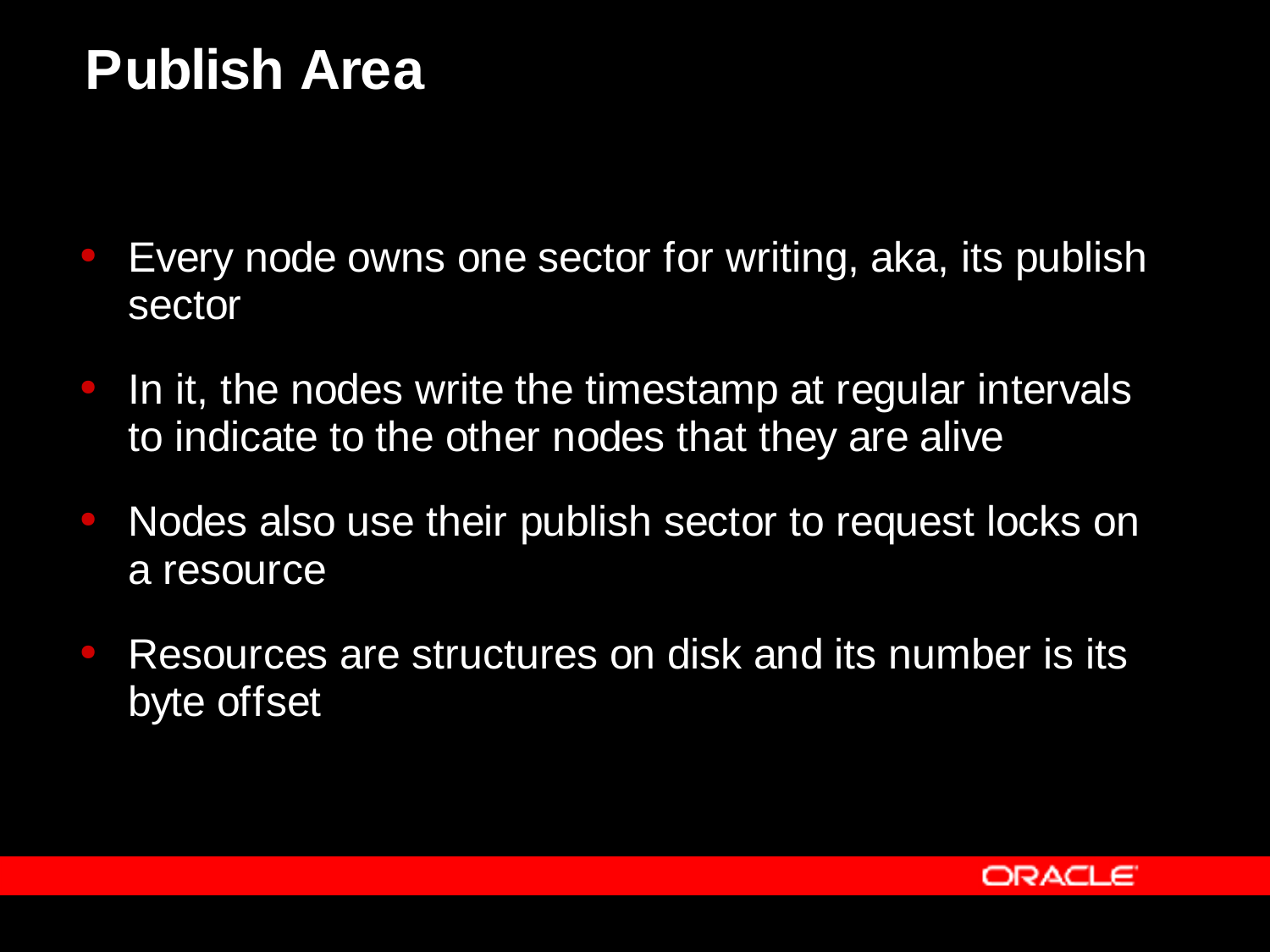#### **Vote Area**

- Every node owns one sector for writing, aka, its vote sector
- In it, nodes vote for the resource lock asked to by another node
- Requesting node collects the votes from all the nodes and takes the lock if all vote OK
- The lock state is written on the disk (for files in the file entry, for bitmap in the bitmap lock sector)

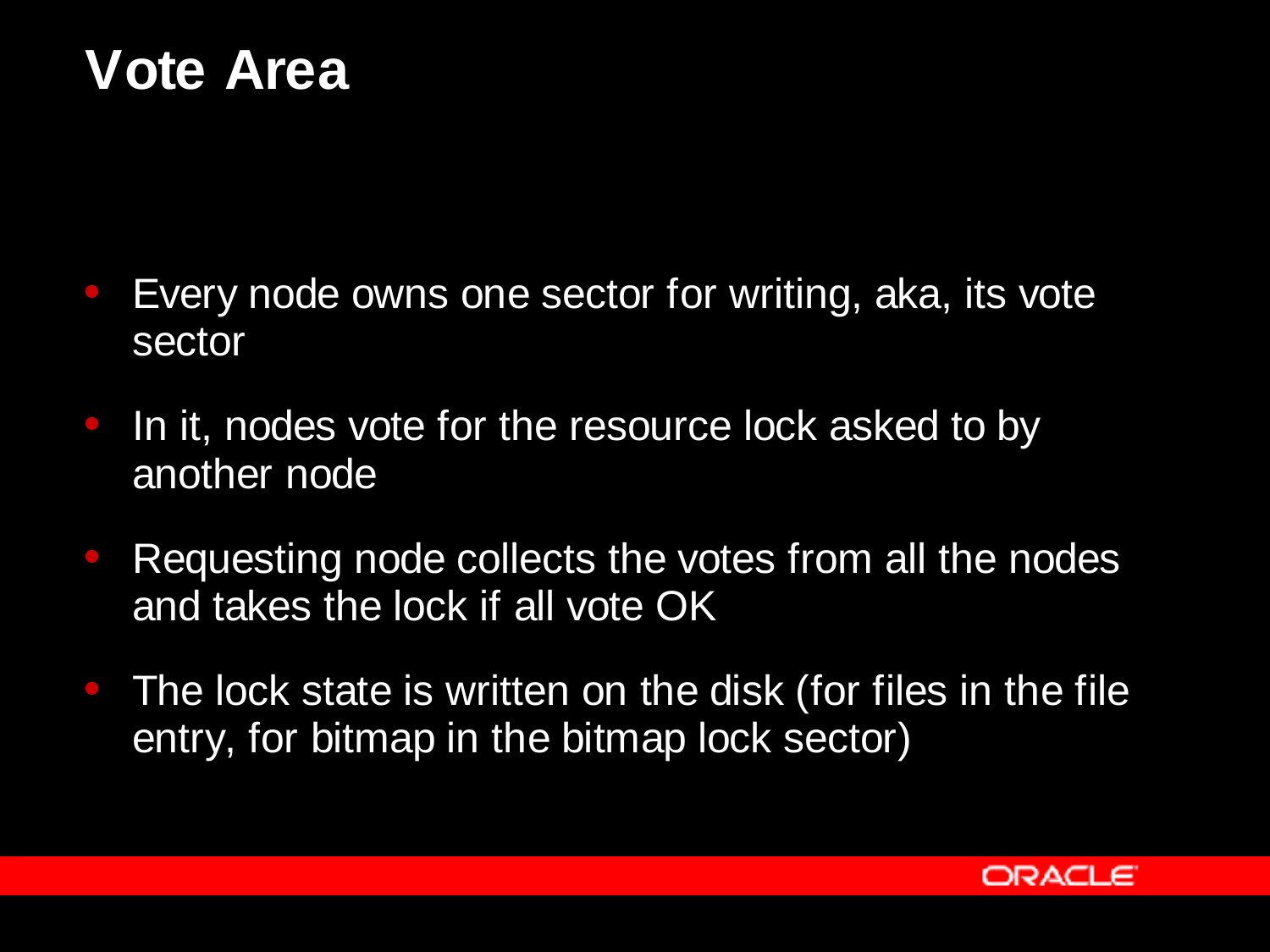#### **Distributed Lock Manager**

- Network DLM is strongly preferred method
- OCFS requires locks only for the file system meta-data changes
- Does not protect file data changes
- Expects the application to be cluster-aware
- Oracle RAC is cluster-aware and it performs its own intelligent caching and locking of file data

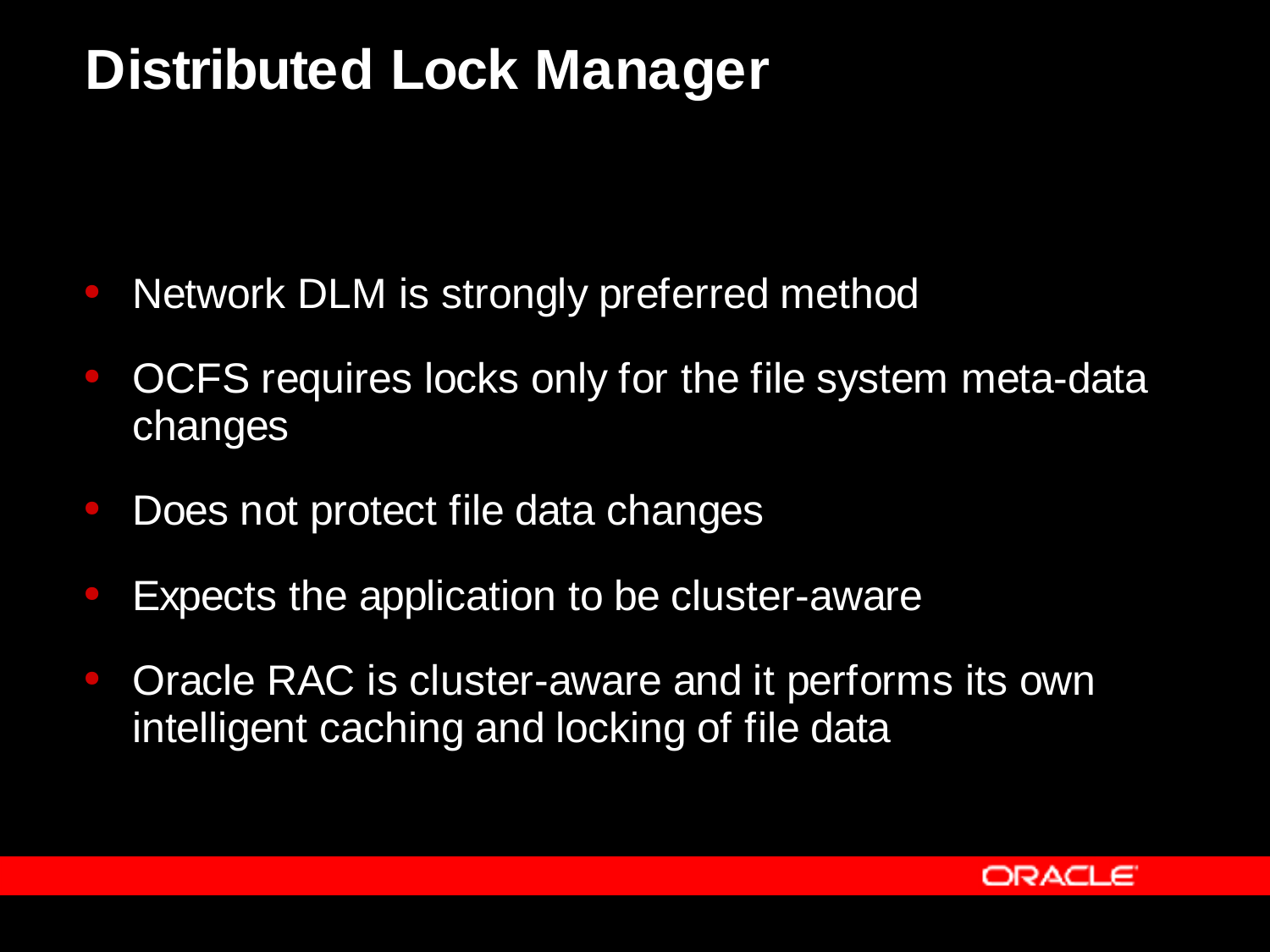#### **Distributed Lock Manager**

- Network-based dlm functions similarly.
- In it, the node requesting a vote just sends a voterequest packet to all interested nodes
- The nodes inturn reply using the vote-reply packet
- When activated, the publish sector is only used to identify alive nodes (heartbeat) whereas the vote sector is unused
- The disk-based dlm gets automatically activated whenever one or more "alive" nodes is not heard of on the network

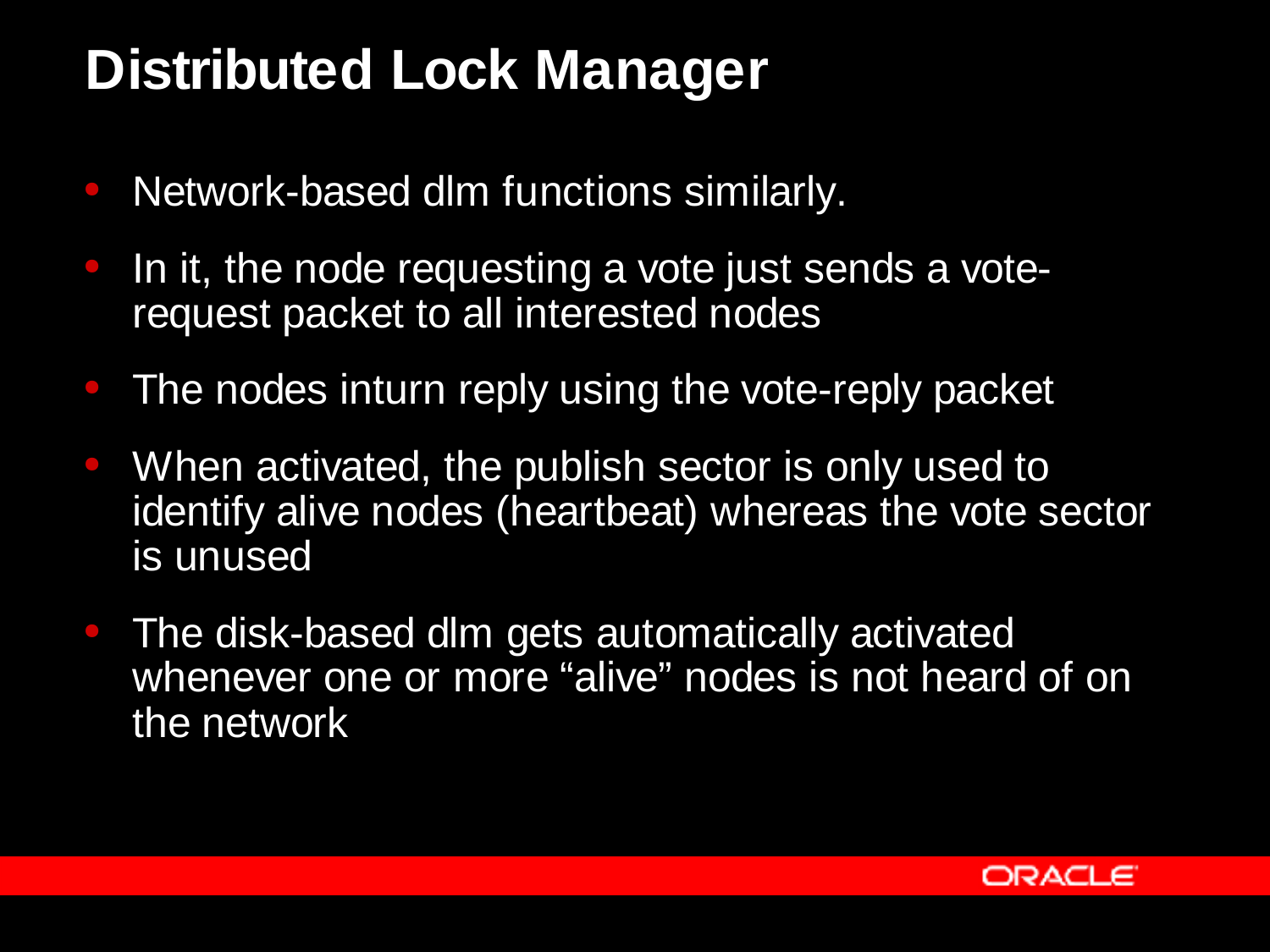#### **Space Management - Bitmap**

- Each bit in the space bitmap indicates free/alloc state of a data block
- Bitmap size is fixed to 1M
- Size of block size determines max size of volume

 $max\_vol\_size = block\_size * 1M * 8$ 

• Block sizes can be 4K, 8K, 32K, 64K, 128K, 256K, 512K or 1M

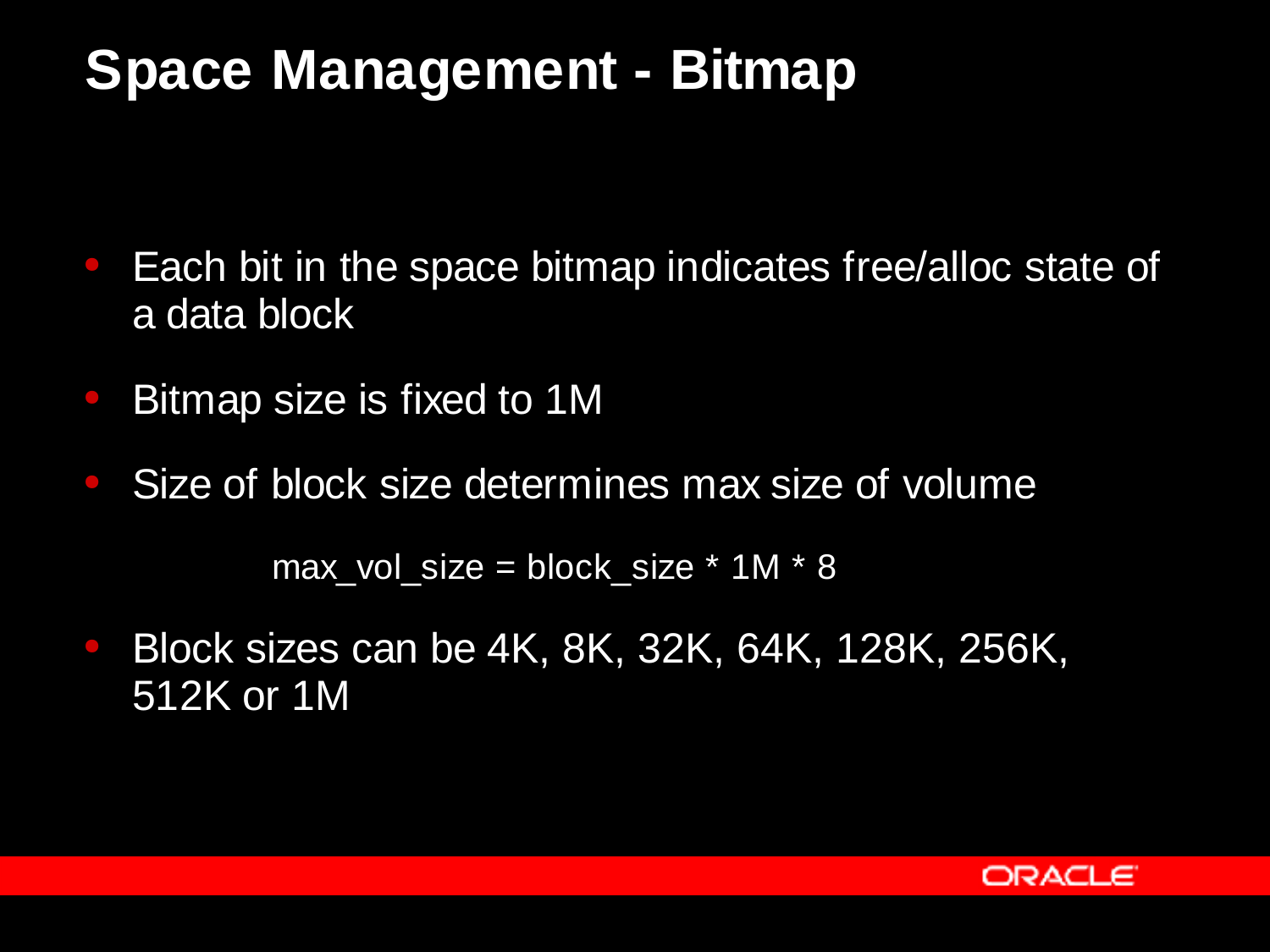#### **Space Management**

- File data is allocated space from the same bitmap
- Each meta-data on disk has a lock structure which holds the lock state
- System files allocated using the same scheme
- System files are used to allocate metadata, store the journal, etc.
- Are hidden for regular file system calls

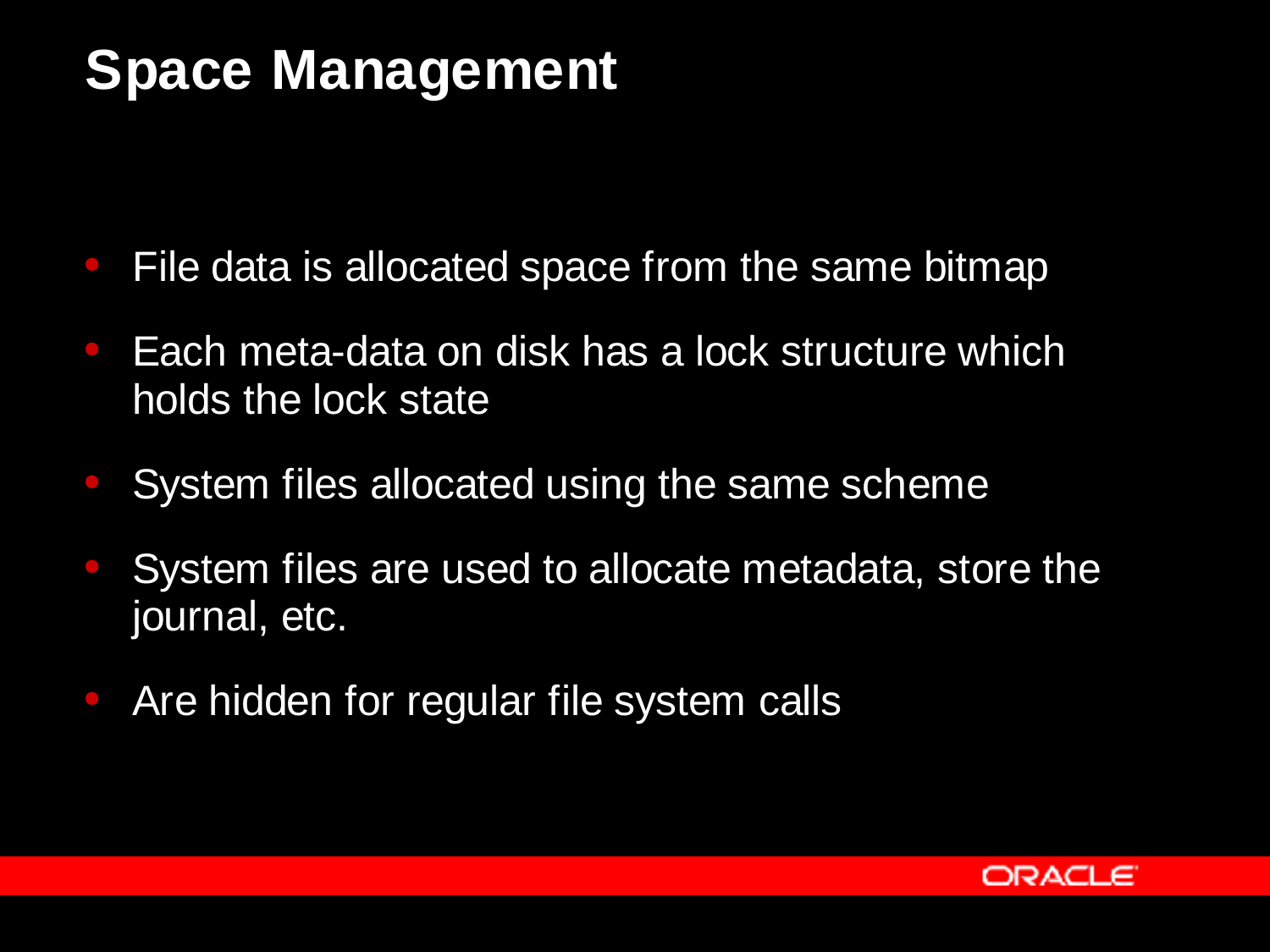#### **Space Management – File**

- Uses extent based space allocation for files rather than the block based (ext2)
- Requires less accounting for very large files
- File entry initially has 3 direct extent pointers
- $\bullet$  When file has  $>3$  extents, the extent pointers become indirects
- $\bullet$  When file has  $>54$  extents, the extent pointers become double indirects

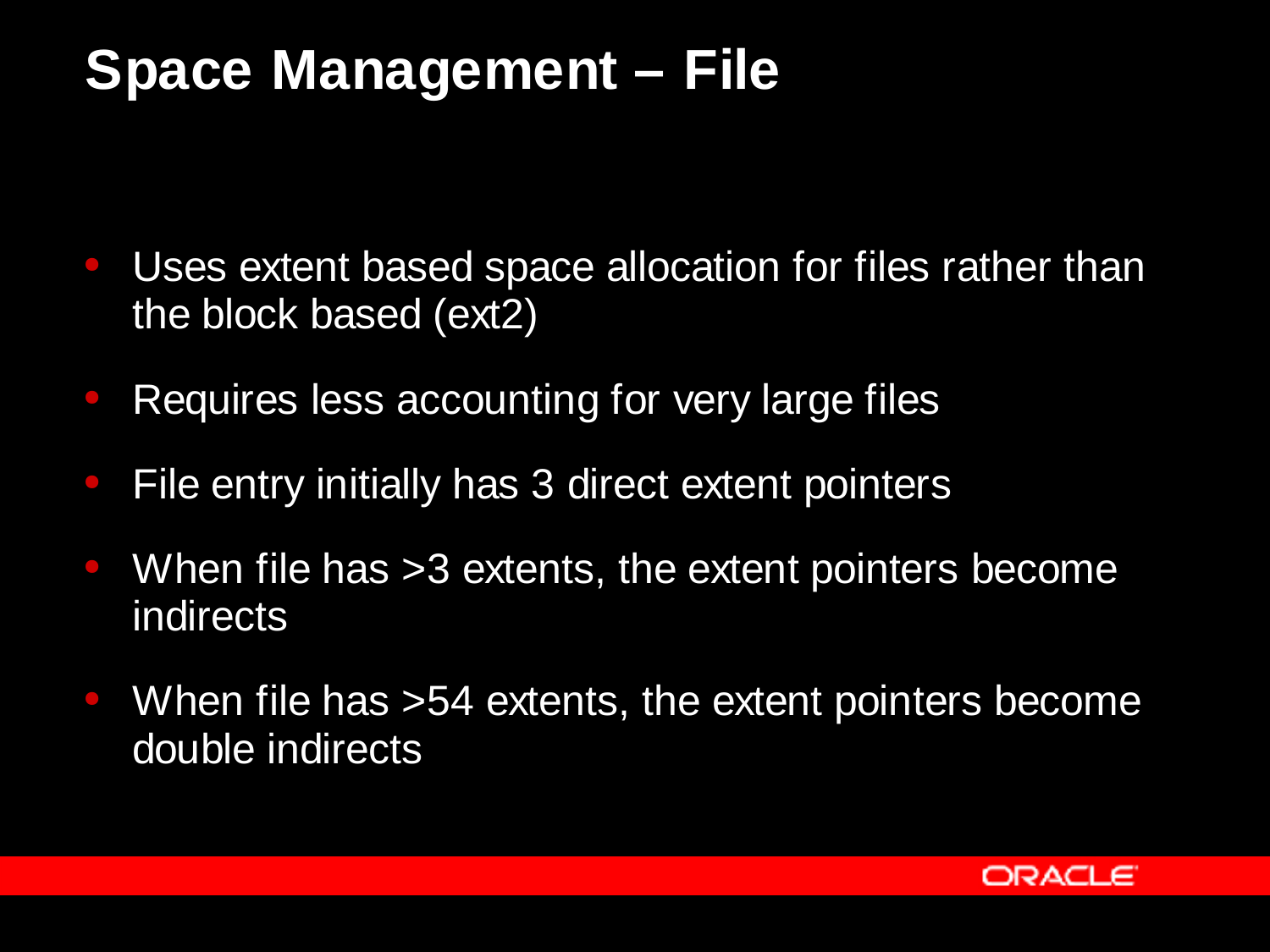## **Space Management – File**



- Green squares are indirect blocks which hold 18 extent pointers each.
- Can have up to three levels of indirect pointers before you've run out of theoretical space.

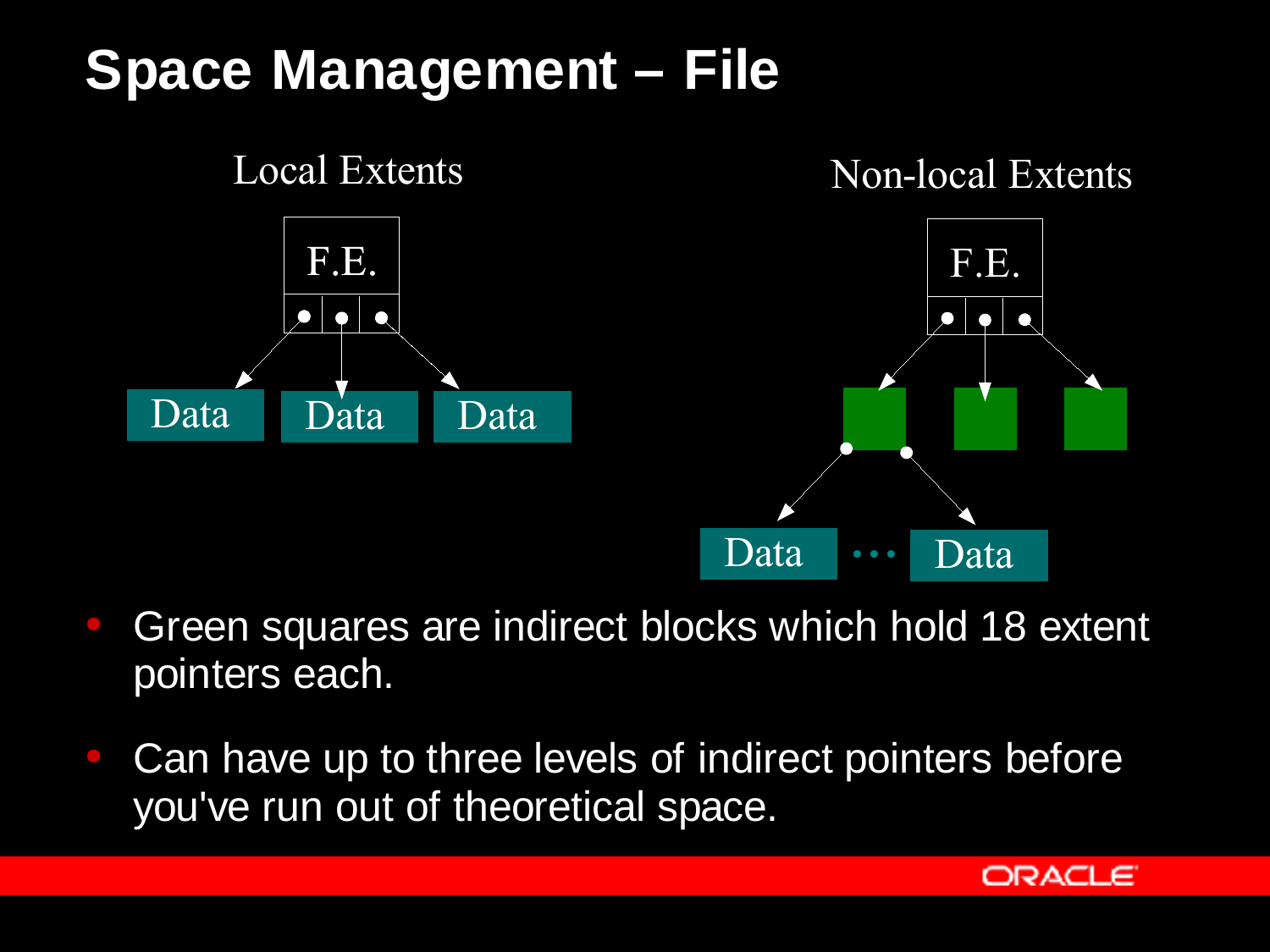# **Space Management – Local Alloc**

Main Bitmap

Local Alloc Window

- One "window" per node, only use local alloc on smaller space allocations. Reduces lock contention on main bitmap.
- All bits in window are set on main bitmap, local alloc starts clean.
- As space is used, local alloc bits are set.
- Unused bits are returned to bitmap on shutdown, recovery, or on a window move.

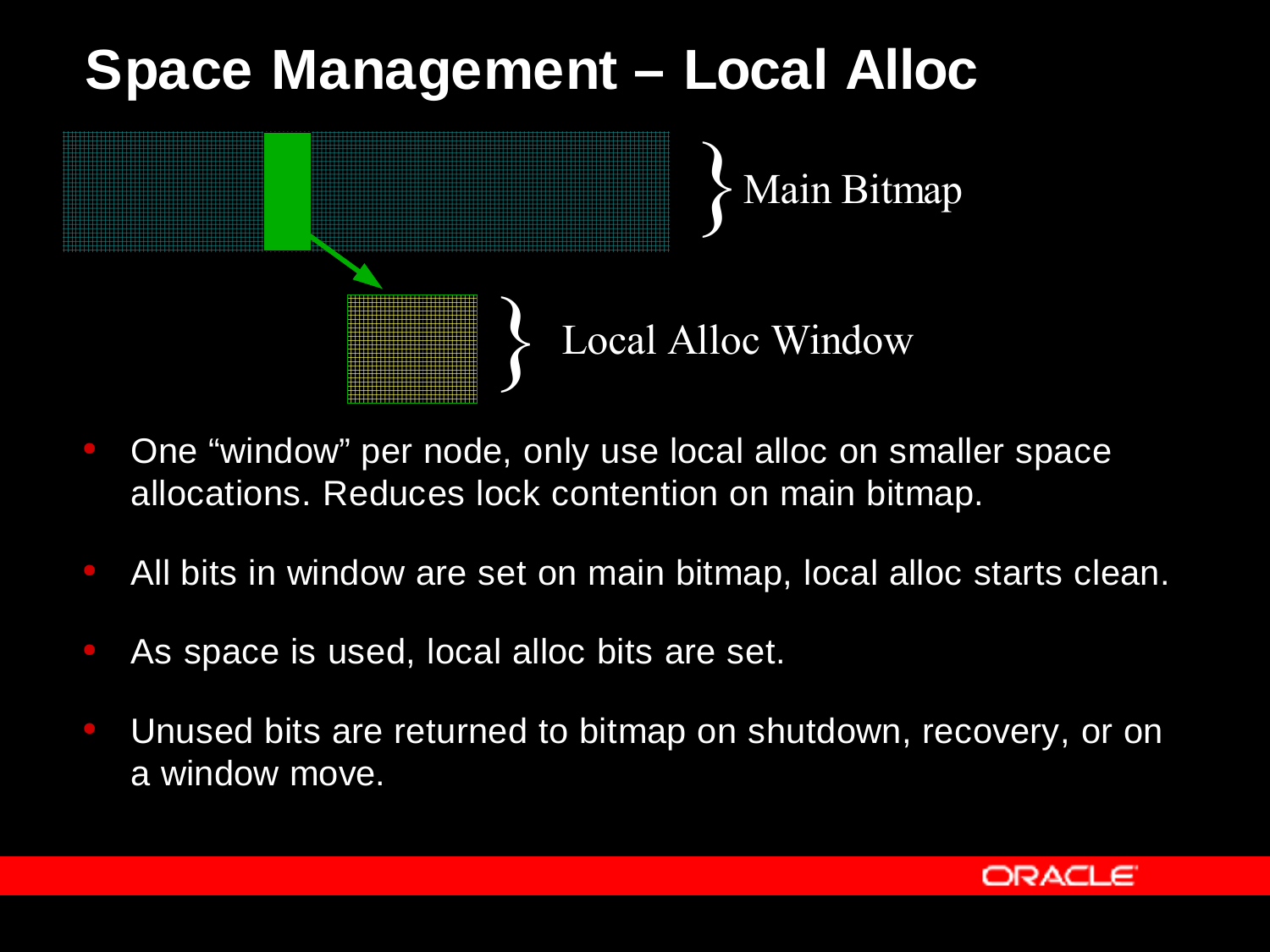#### **Space Management – Directory**

- Directory is a 128K block
- It includes 254 (512 byte) file entries
- Each file entry represents a file, sub-dir or link
- File entry houses the name of the file/sub-dir/link, attributes, locking info
- $\bullet$  When the number of file in a dir  $>$  254, another 128K block is linked

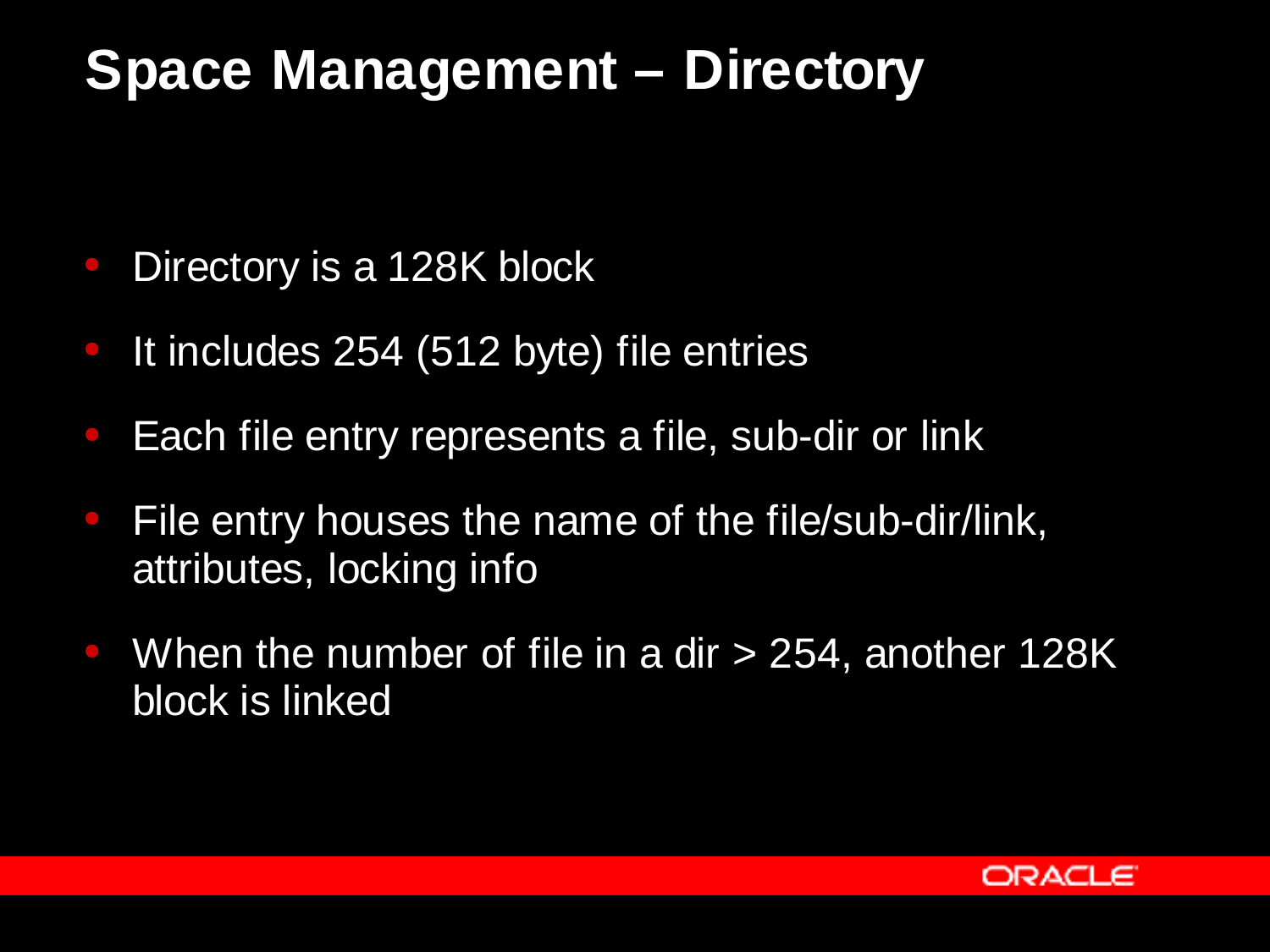## **Space Management – Directory**



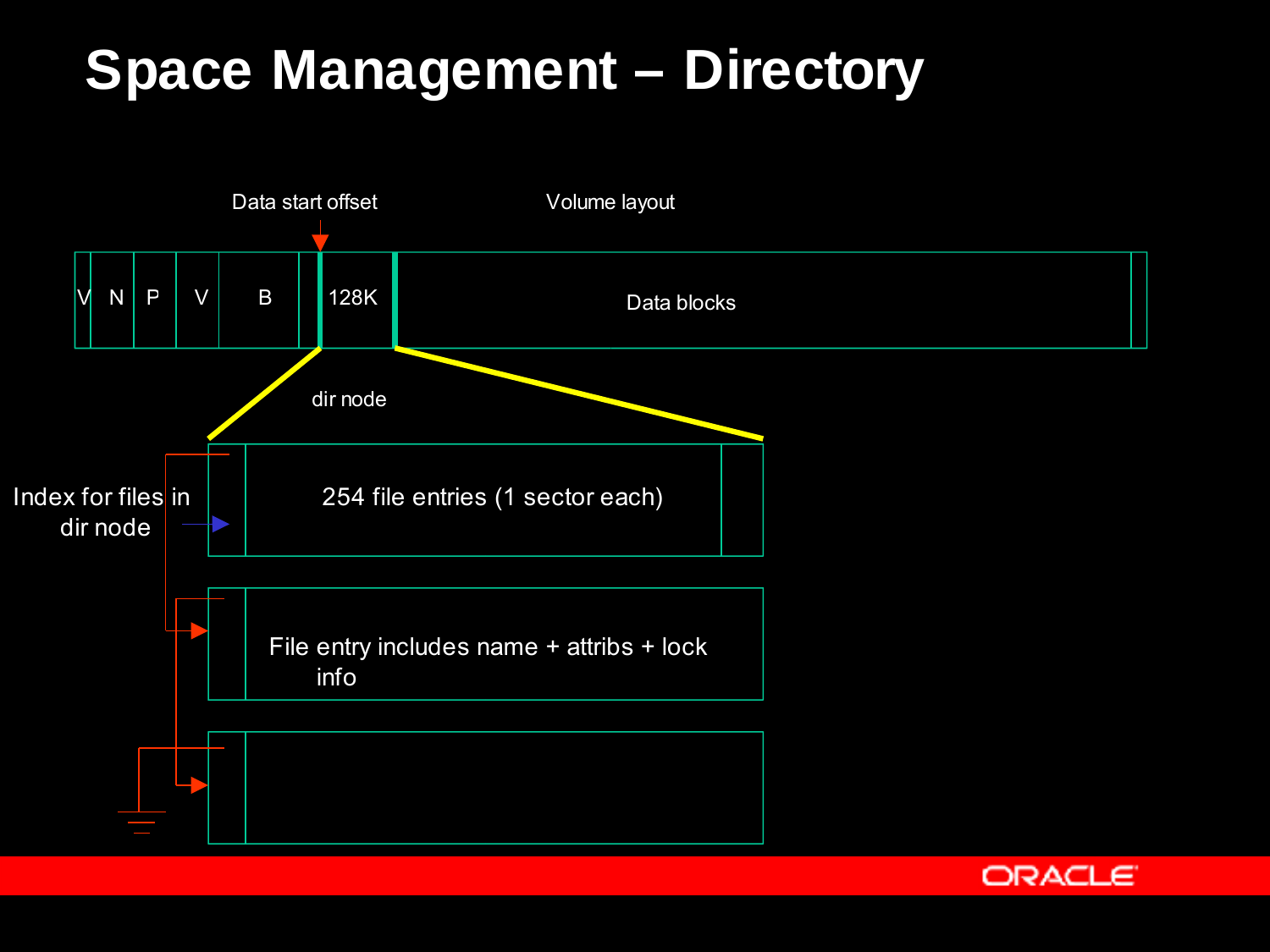## **Journalling**

- One 8 MB journal file per node
- Block based journalling using the same JBD subsystem as Ext3
- JBD keeps track of changed blocks and writes them to the journal before flushing them out to disk
- OCFS2 retains locks on journalled objects until they are flushed by ocfs2-cmt thread (on demand or on timeout)

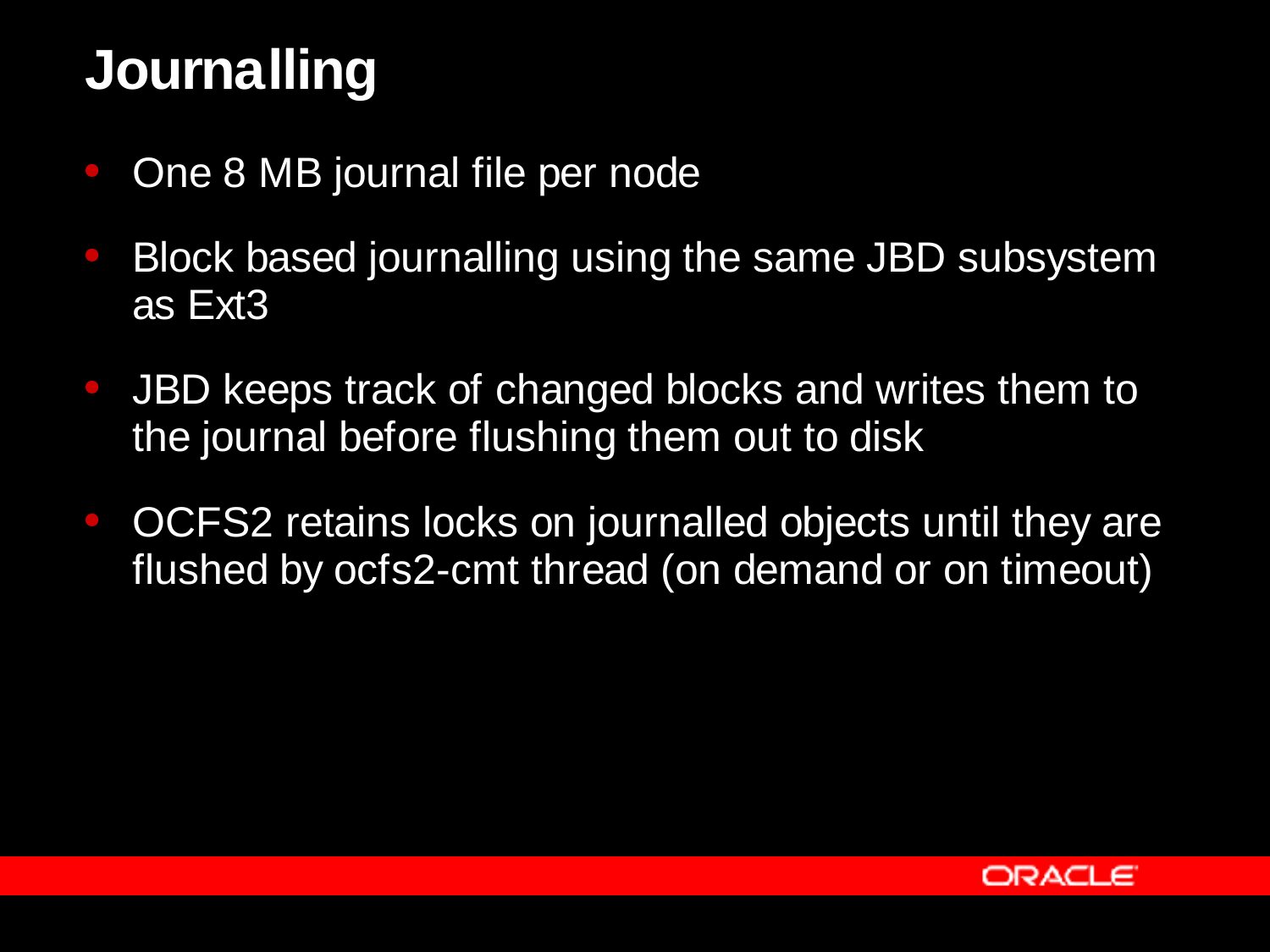#### **Recovery**

- NM thread detects node death, launches recovery thread
- Locks owned by dead node cannot be retaken until it has been recovered.
- Recovery Steps:
	- Lock journal file
	- If node needs recovery, replay journal and recover local alloc.
	- Mark node clean
	- Unlock journal file

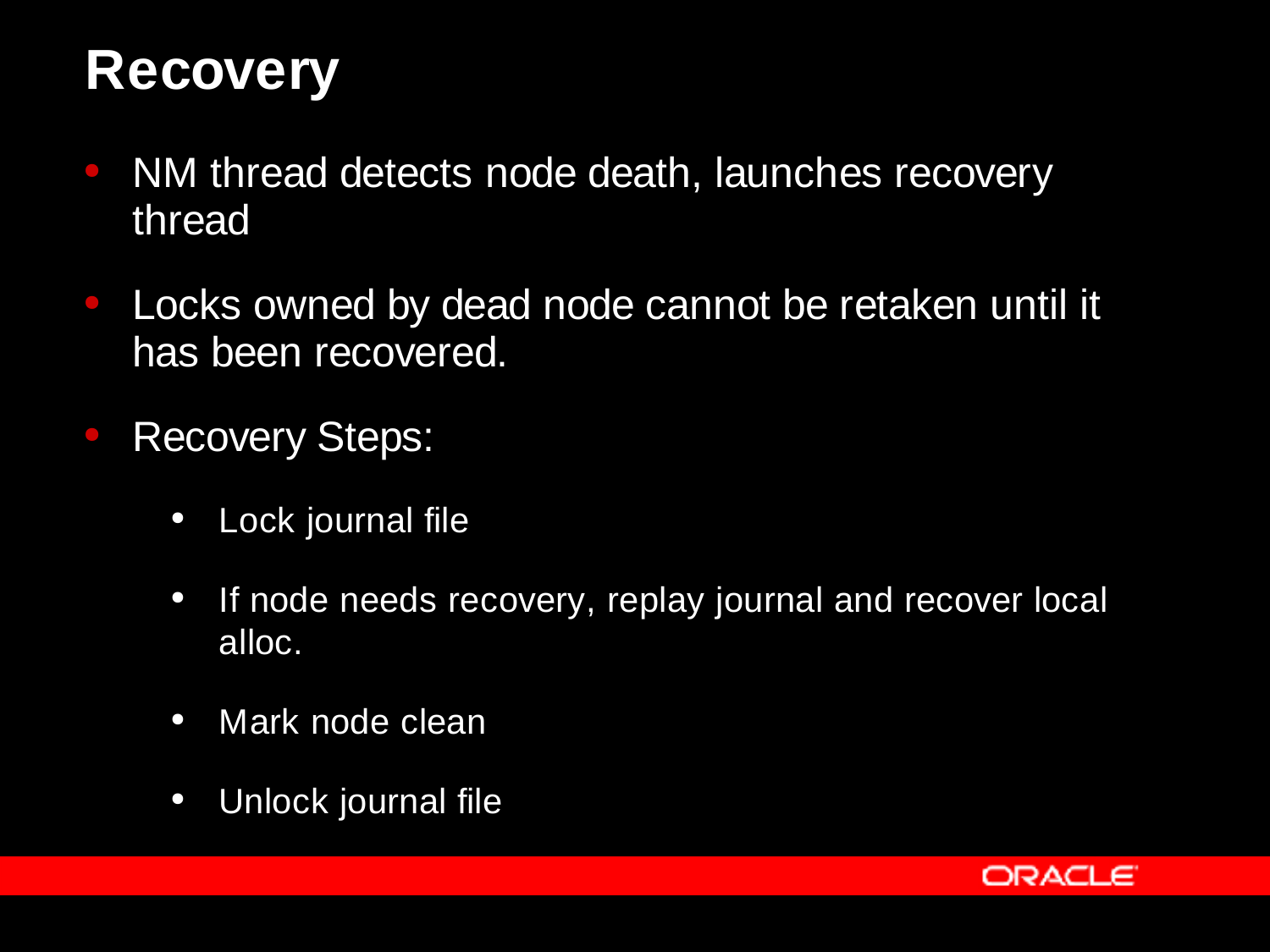# Caching

- Cache Meta Data using "Sequence Numbers"
	- In buffer\_head private bits
	- In inode private data
	- Global sequence number
- On block reads, BH sequence  $#$  is compared with inode.
- Increment the inode sequence  $#$  when another node locks it.
- Global incremented with each inode and new sequence #'s are set from it.

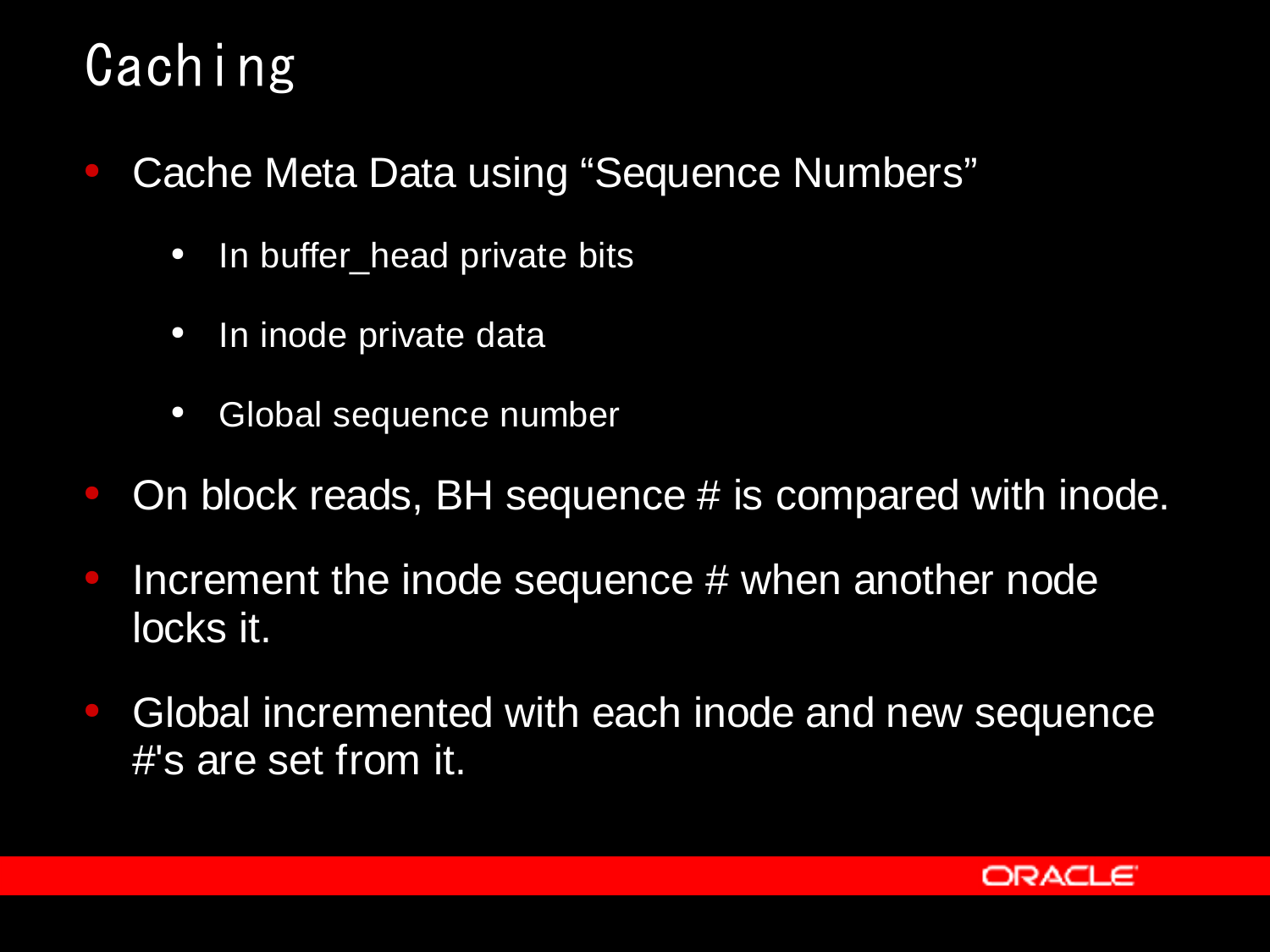## CDSL – " Context Dependant Symbolic Links**"**

- **Allows node specific files on OCFS2**
- Use symlink mechanism to indicate a CDSL file
- Link is followed to a CDSL directory using substitution of hostname
- All tools for creating/modifying CDSL are entirely within userspace and require no kernel hooks
- Very beta feature at the moment

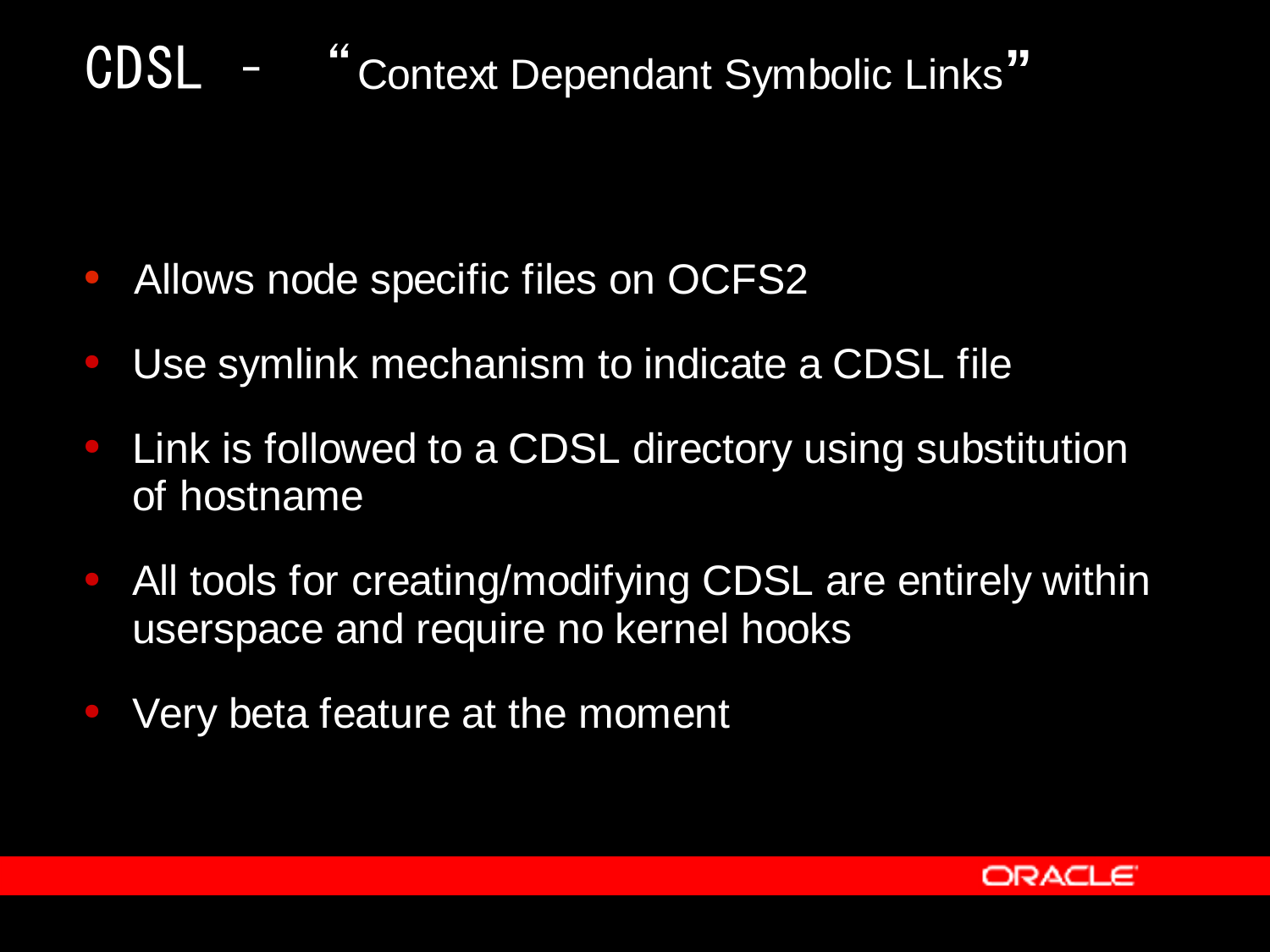#### **Improvements in Linux**

- Make VFS cluster-aware
- Extend locks in VFS to cluster-wide locks
- Generic DLM services
- **Cluster Manager**
- **IO Fencing**
- JBD Improvements

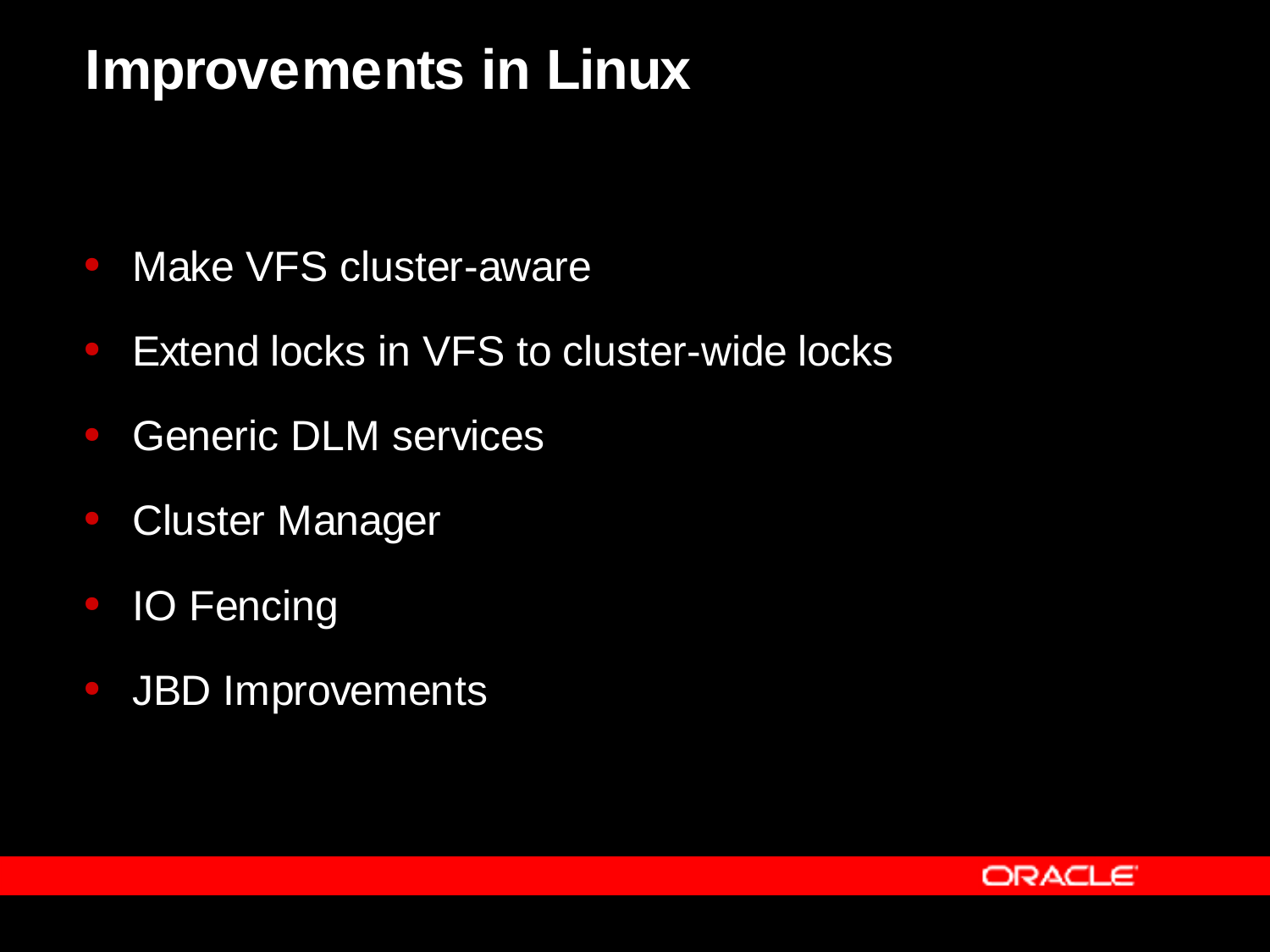# *AQ&***Q U E S T I O N S A N S W E R S**

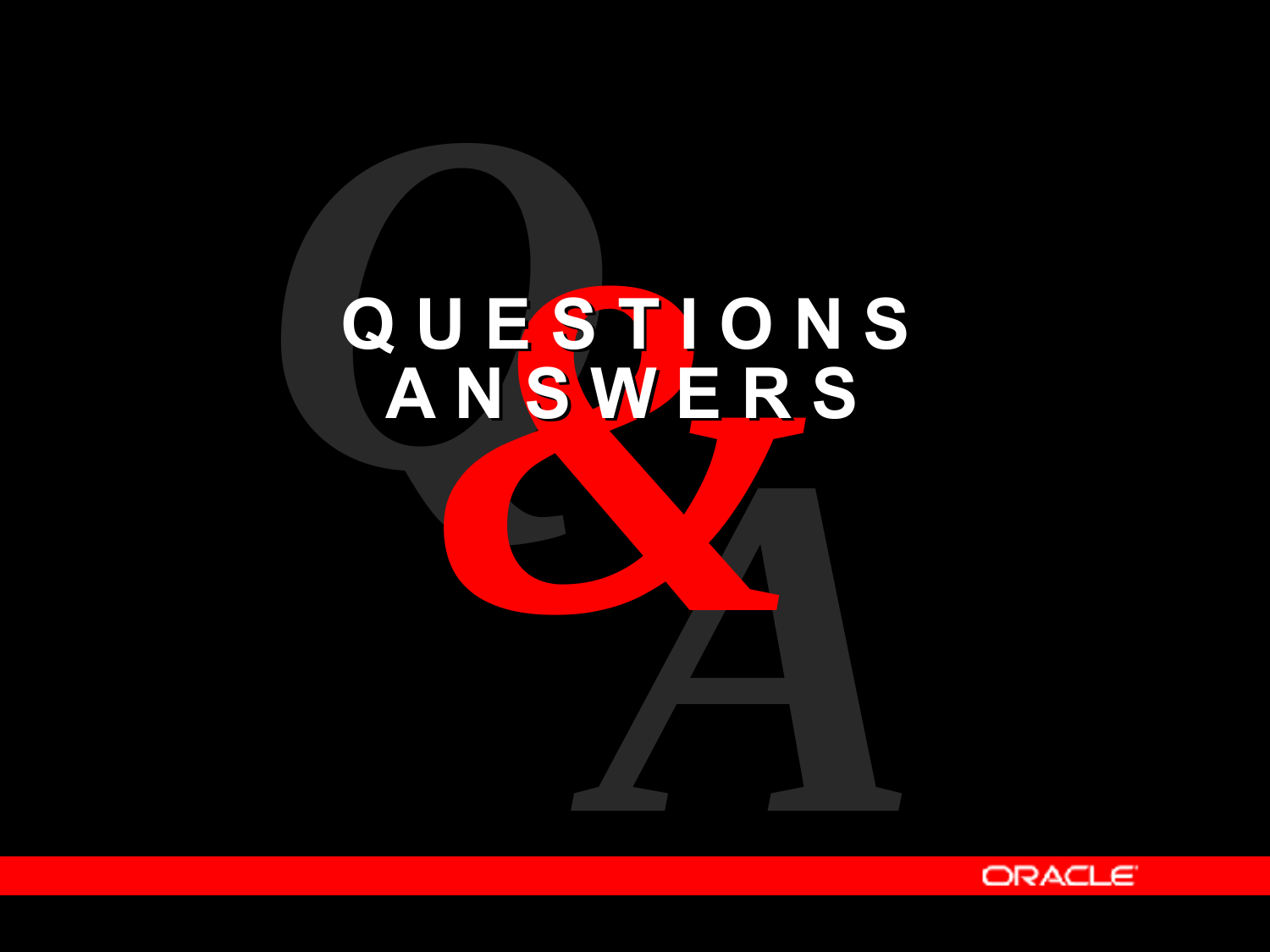# http://oss.oracle.com/projects/ocfs2/